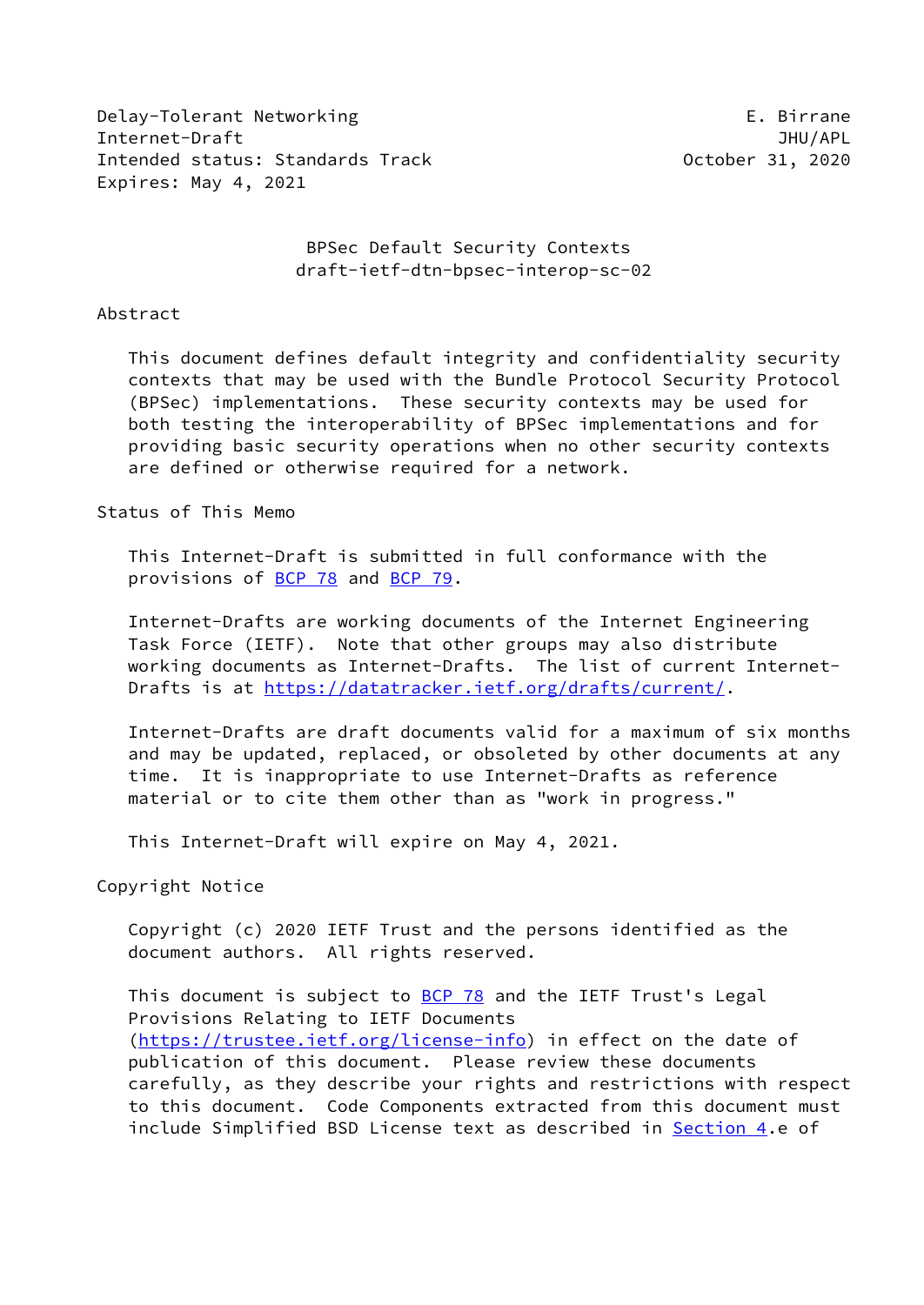Birrane **Expires May 4, 2021** [Page 1]

| Internet-Draft |  |  |  | BPSec Default Security Contexts | October 2020 |  |
|----------------|--|--|--|---------------------------------|--------------|--|
|----------------|--|--|--|---------------------------------|--------------|--|

 the Trust Legal Provisions and are provided without warranty as described in the Simplified BSD License.

# Table of Contents

| $\perp$ . |        |                                            |  |  |  |  |  |  |  |  |                 |
|-----------|--------|--------------------------------------------|--|--|--|--|--|--|--|--|-----------------|
| 2.        |        |                                            |  |  |  |  |  |  |  |  | $\frac{3}{3}$   |
| 3.        |        | Integrity Security Context BIB-HMAC-SHA2   |  |  |  |  |  |  |  |  |                 |
| 3.1.      |        |                                            |  |  |  |  |  |  |  |  | $\overline{3}$  |
|           |        |                                            |  |  |  |  |  |  |  |  | $\frac{4}{5}$   |
|           |        |                                            |  |  |  |  |  |  |  |  |                 |
|           | 3.3.1. |                                            |  |  |  |  |  |  |  |  | $\overline{5}$  |
|           |        | $3.3.2$ . Encapsulated Key                 |  |  |  |  |  |  |  |  | $\underline{6}$ |
|           |        | $3.3.3.$ Integrity Scope Flags             |  |  |  |  |  |  |  |  | $\underline{6}$ |
|           |        |                                            |  |  |  |  |  |  |  |  | $\frac{7}{7}$   |
|           |        |                                            |  |  |  |  |  |  |  |  |                 |
|           |        |                                            |  |  |  |  |  |  |  |  | $\overline{1}$  |
|           |        | 3.6. Canonicalization Algorithms           |  |  |  |  |  |  |  |  | $\underline{8}$ |
|           |        |                                            |  |  |  |  |  |  |  |  | 9               |
|           |        | $3.7.1$ . Keyed Hash Generation 9          |  |  |  |  |  |  |  |  |                 |
|           |        | $3.7.2$ . Keyed Hash Verification          |  |  |  |  |  |  |  |  | 10              |
| 4.        |        | Security Context BCB-AES-GCM               |  |  |  |  |  |  |  |  | 10              |
|           |        |                                            |  |  |  |  |  |  |  |  | 11              |
|           |        |                                            |  |  |  |  |  |  |  |  | 11              |
|           |        |                                            |  |  |  |  |  |  |  |  | 13              |
|           |        | 4.3.1. Initialization Vector (IV) 13       |  |  |  |  |  |  |  |  |                 |
|           |        |                                            |  |  |  |  |  |  |  |  | 13              |
|           |        | 4.3.3. Encapsulated Key                    |  |  |  |  |  |  |  |  | 14              |
|           |        |                                            |  |  |  |  |  |  |  |  | 14              |
|           |        |                                            |  |  |  |  |  |  |  |  | 15              |
|           |        |                                            |  |  |  |  |  |  |  |  |                 |
|           |        | 4.4.1. Authentication Tag 15               |  |  |  |  |  |  |  |  |                 |
|           |        |                                            |  |  |  |  |  |  |  |  | 16              |
|           |        | 4.5. Key Considerations 16                 |  |  |  |  |  |  |  |  |                 |
|           |        | 4.6. Canonicalization Algorithms 17        |  |  |  |  |  |  |  |  |                 |
|           |        | 4.6.1. Cipher text related calculations 17 |  |  |  |  |  |  |  |  |                 |
|           |        | 4.6.2. Additional Authenticated Data 18    |  |  |  |  |  |  |  |  |                 |
|           |        |                                            |  |  |  |  |  |  |  |  | 18              |
|           | 4.7.1. |                                            |  |  |  |  |  |  |  |  | 18              |
|           | 4.7.2. |                                            |  |  |  |  |  |  |  |  | 20              |
| 5.        |        |                                            |  |  |  |  |  |  |  |  | 21              |
| 5.1.      |        | Security Context Identifiers               |  |  |  |  |  |  |  |  | 21              |
| 6.        |        |                                            |  |  |  |  |  |  |  |  | 21              |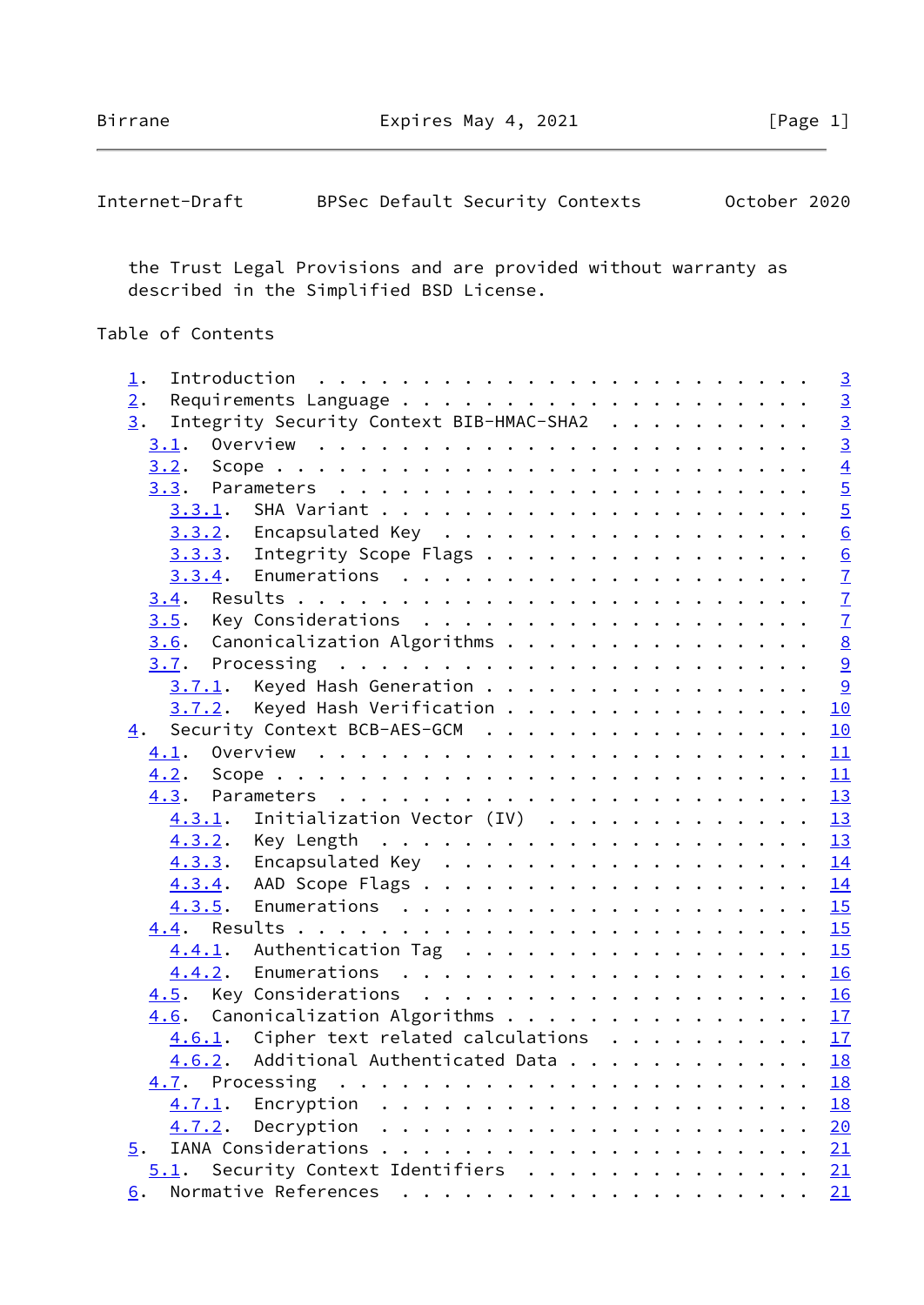| Appendix A. Acknowledgements 22 |  |  |  |  |  |  |  |  |  |  |  |  |  |  |
|---------------------------------|--|--|--|--|--|--|--|--|--|--|--|--|--|--|
|                                 |  |  |  |  |  |  |  |  |  |  |  |  |  |  |

Birrane Expires May 4, 2021 [Page 2]

<span id="page-2-1"></span>Internet-Draft BPSec Default Security Contexts October 2020

### <span id="page-2-0"></span>[1](#page-2-0). Introduction

The Bundle Protocol Security Protocol (BPSec) [[I-D.ietf-dtn-bpsec\]](#page-23-3) specification provides inter-bundle integrity and confidentiality operations for networks deploying the Bundle Protocol (BP) [\[I-D.ietf-dtn-bpbis\]](#page-23-4). BPSec defines BP extension blocks to carry security information produced under the auspices of some security context.

 This document defines two security contexts (one for an integrity service and one for a confidentiality service) for populating BPSec Block Integrity Blocks (BIBs) and Block Confidentiality Blocks (BCBs).

 These contexts generate information that MUST be encoded using the CBOR specification documented in [\[RFC7049](https://datatracker.ietf.org/doc/pdf/rfc7049)].

<span id="page-2-2"></span>[2](#page-2-2). Requirements Language

 The key words "MUST", "MUST NOT", "REQUIRED", "SHALL", "SHALL NOT", "SHOULD", "SHOULD NOT", "RECOMMENDED", "NOT RECOMMENDED", "MAY", and "OPTIONAL" in this document are to be interpreted as described in [BCP](https://datatracker.ietf.org/doc/pdf/bcp14) [14](https://datatracker.ietf.org/doc/pdf/bcp14) [[RFC2119\]](https://datatracker.ietf.org/doc/pdf/rfc2119) [\[RFC8174](https://datatracker.ietf.org/doc/pdf/rfc8174)] when, and only when, they appear in all capitals, as shown here.

## <span id="page-2-3"></span>[3](#page-2-3). Integrity Security Context BIB-HMAC-SHA2

## <span id="page-2-4"></span>[3.1](#page-2-4). Overview

 The BIB-HMAC-SHA2 security context provides a keyed hash over a set of plain text information. This context uses the Secure Hash Algorithm 2 (SHA-2) discussed in  $[REC4634]$  combined with the HMAC keyed hash discussed in [\[RFC2104](https://datatracker.ietf.org/doc/pdf/rfc2104)].

 BIB-HMAC-SHA2 supports three variants of HMAC-SHA, based on the supported length of the SHA-2 hash value. These variants correspond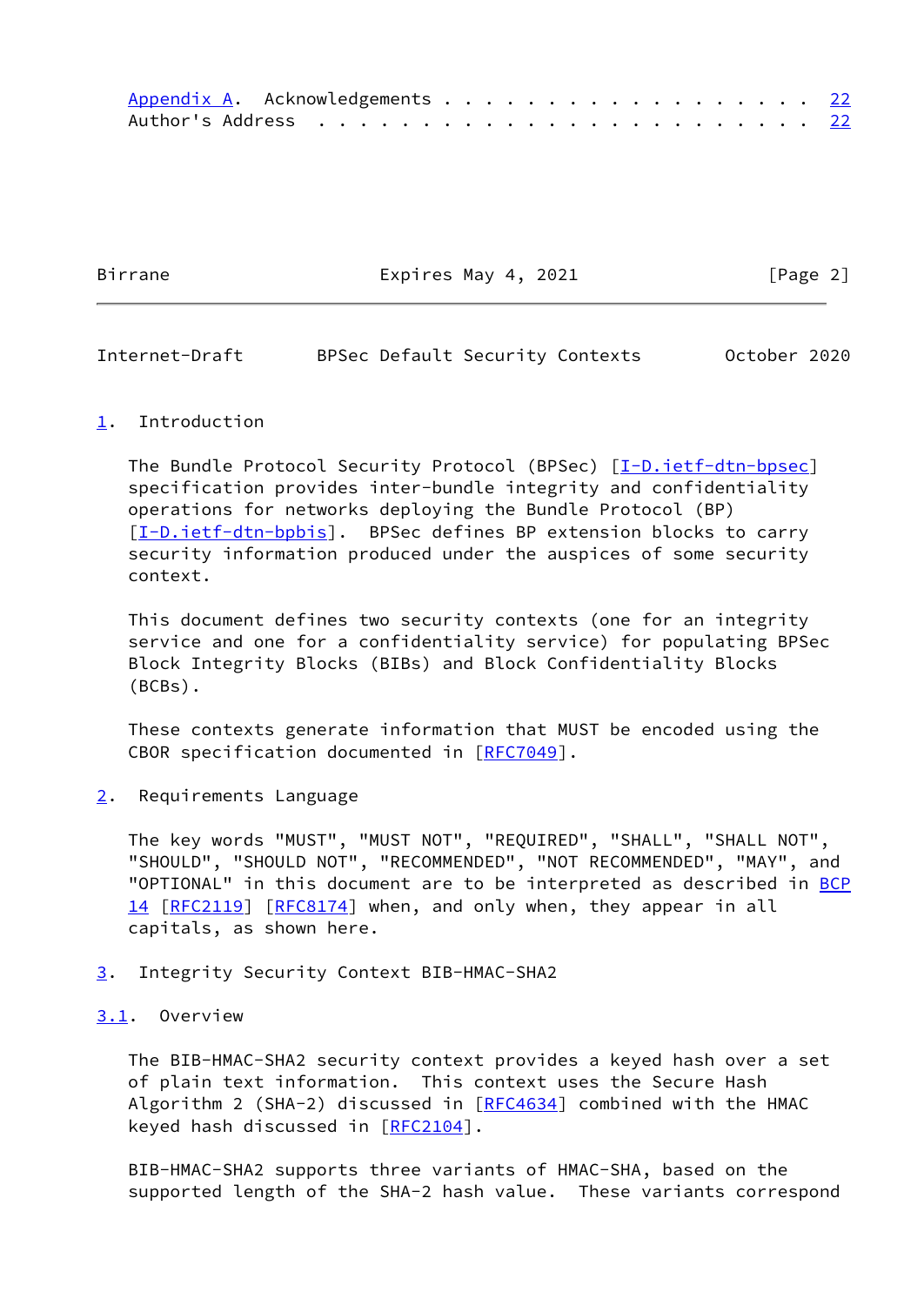to HMAC256-SHA256, HMAC384-SHA384, and HMAC512-SHA512 as defined in [\[RFC8152](https://datatracker.ietf.org/doc/pdf/rfc8152)] Table 7: HMAC Algorithm Values. The selection of which variant is used by this context is provided as a security context parameter.

 The output of the HMAC shall be equal to the size of the SHA2 hashing function: 256 bits for SHA-256, 384 bits for SHA-384, and 512 bits for SHA-512.

 The BIB-HMAC-SHA2 security context shall have the Security Context ID specified in **Section 5.1**.

Birrane Expires May 4, 2021 [Page 3]

<span id="page-3-1"></span>Internet-Draft BPSec Default Security Contexts October 2020

#### <span id="page-3-0"></span>[3.2](#page-3-0). Scope

 The scope of BIB-HMAC-SHA2 refers to the set of information used to produce the plain text over which a keyed hash is calculated. This plain text is termed the "Integrity Protected Plain Text" (IPPT). The contents of the IPPT is constructed as the concatenation of information whose integrity is being preserved from the BIB-HMAC-SHA2 security source to its security acceptor. There are four types of information that can be used in the generation of the IPPT, based on how broadly the concept of integrity is being applied. These four types of information, whether they are required, and why they are important for integrity, are discussed as follows.

### Security target contents

 The contents of the block-type-specific data field of the security target MUST be included in the IPPT. Including this information protects the security target data and is considered the minimal, required set of information for an integrity service on the security target.

## Primary block

 The primary block identifies a bundle and, once created, the contents of this block are immutable. Changes to the primary block associated with the security target indicate that the security target (and BIB) may no longer be in the correct bundle.

 For example, if a security target and associated BIB are copied from one bundle to another bundle, the BIB may still contain a verifiable signature for the security target unless information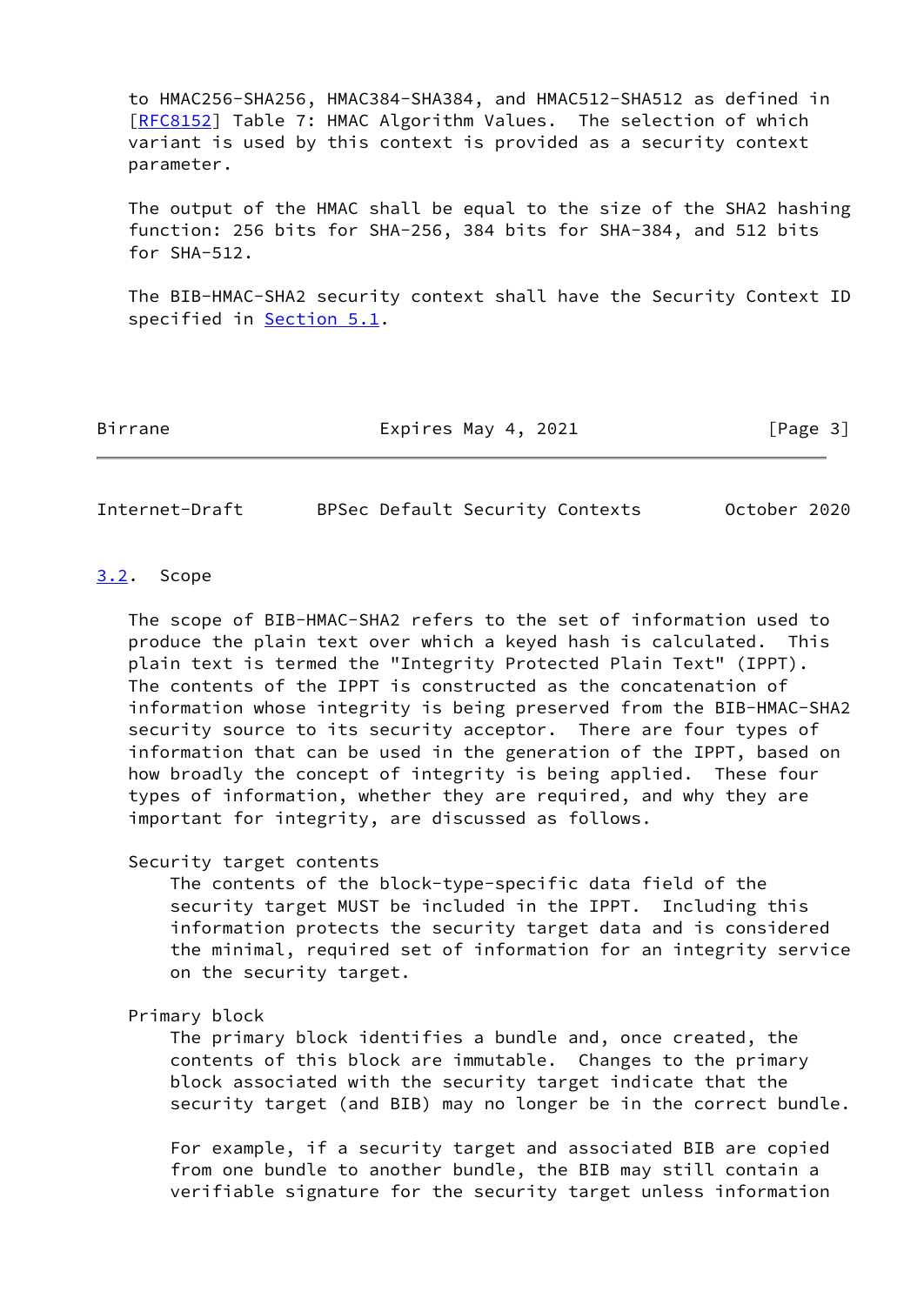associated with the bundle primary block is included in the keyed hash carried by the BIB.

 Including this information in the IPPT protects the integrity of the association of the security target with a specific bundle.

## Security target other fields

 The other fields of the security target include block identification and processing information. Changing this information changes how the security target is treated by nodes in the network even when the "user data" of the security target are otherwise unchanged.

 For example, if the block processing control flags of a security target are different at a security verifier than they were originally set at the security source then the policy for handling the security target has been modified.

Birrane **Expires May 4, 2021** [Page 4]

<span id="page-4-0"></span>Internet-Draft BPSec Default Security Contexts October 2020

 Including this information in the IPPT protects the integrity of the policy and identification of the security target data.

BIB other fields

 The other fields of the BIB carrying the security result for this security context security block include block identification and processing information. Changing this information changes how the BIB is treated by nodes in the network, even when other aspects of the BIB are unchanged.

 For example, if the block processing control flags of the BIB are different at a security verifier than they were originally set at the security source, then the policy for handling the BIB has been modified.

 Including this information in the IPPT protects the integrity of the policy and identification of the security service in the bundle.

 NOTE: The security context identifier and security context parameters of the security block are not included in the IPPT because these parameters, by definition, are required to verify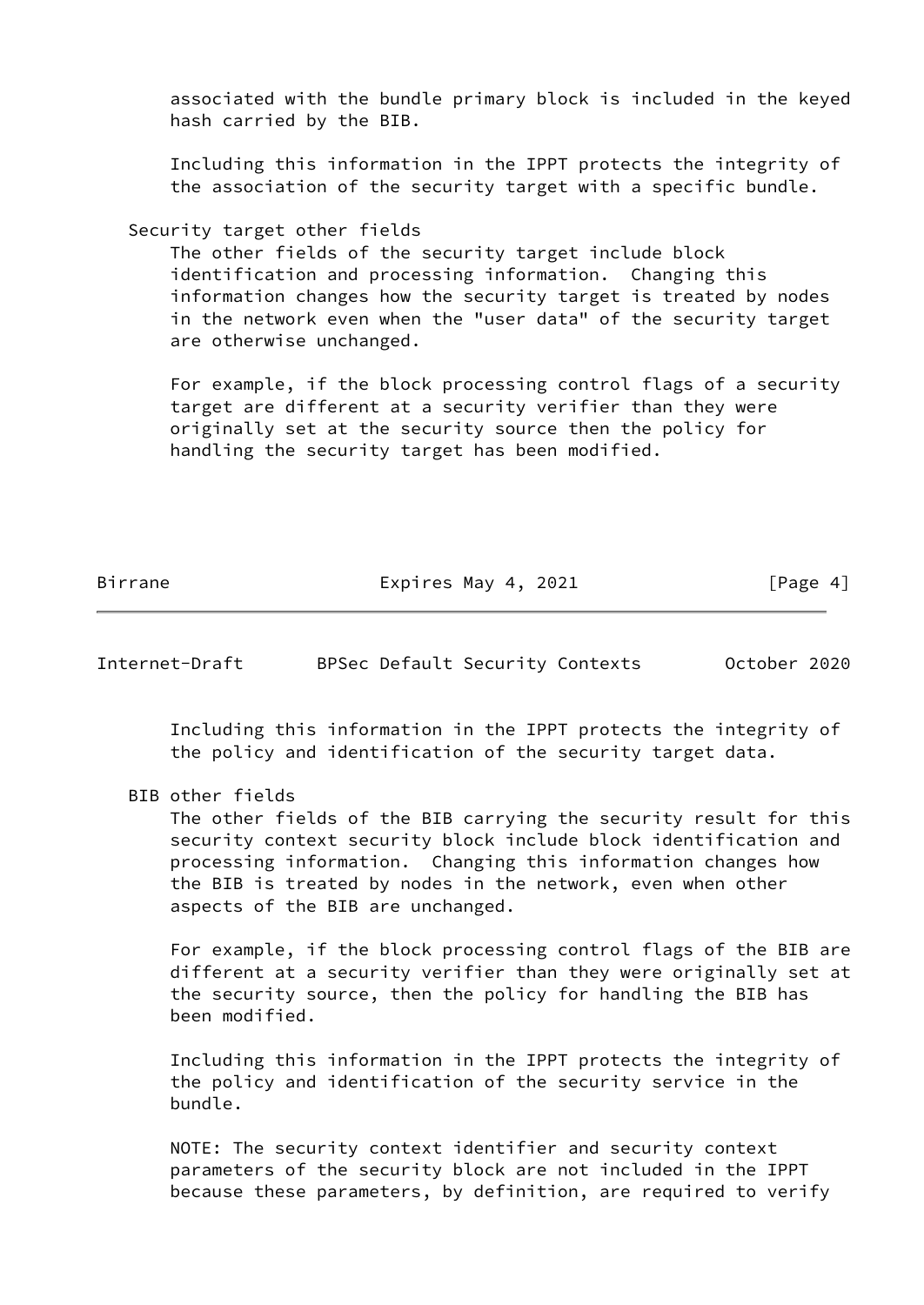or accept the security service. Successful verification at security verifiers and security acceptors implies that these parameters were unchanged since being specified at the security source.

 The scope of the BIB-HMAC-SHA2 security context is configured using an optional security context parameter.

<span id="page-5-0"></span>[3.3](#page-5-0). Parameters

 BIB-HMAC-SHA2 can be parameterized to select SHA-2 variants, communicate key information, and define the scope of the IPPT.

<span id="page-5-1"></span>[3.3.1](#page-5-1). SHA Variant

 This optional parameter identifies which variant of the SHA-2 algorithm is to be used in the generation of the authentication code.

This value MUST be encoded as a CBOR unsigned integer.

Valid values for this parameter are as follows.

| Birrane | Expires May 4, 2021 | [Page 5] |
|---------|---------------------|----------|
|         |                     |          |

<span id="page-5-2"></span>

| Internet-Draft |  | BPSec Default Security Contexts | October 2020 |  |
|----------------|--|---------------------------------|--------------|--|
|----------------|--|---------------------------------|--------------|--|

## SHA Variant Parameter Values

| Value | Description                                                              |
|-------|--------------------------------------------------------------------------|
| .5    | HMAC256/SHA256 as defined in [RFC8152] Table 7: HMAC<br>Algorithm Values |
| 6     | HMAC384/SHA384 as defined in [RFC8152] Table 7: HMAC<br>Algorithm Values |
|       | HMAC512/SHA512 as defined in [RFC8152] Table 7: HMAC<br>Algorithm Values |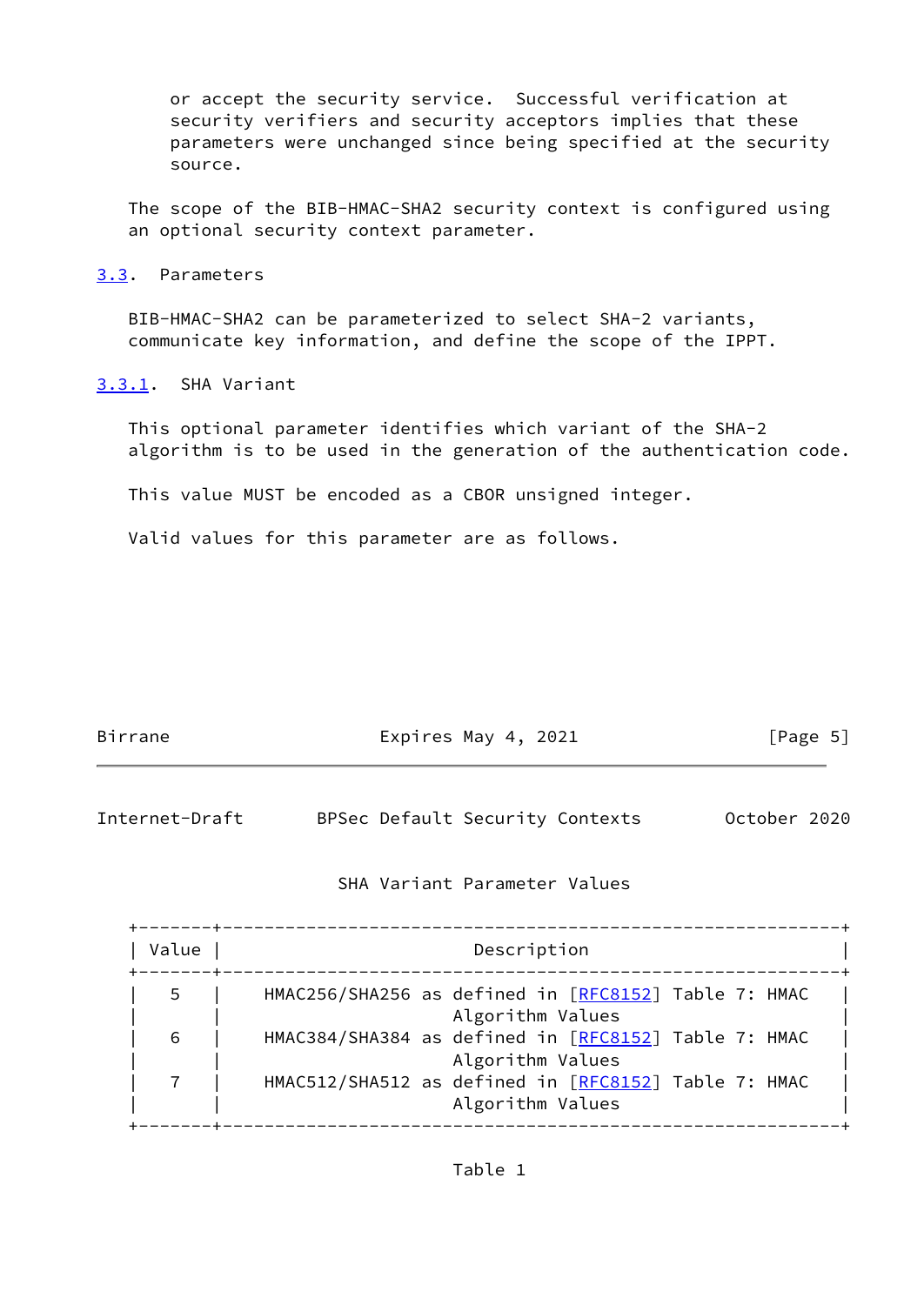When not provided, implementations SHOULD assume a value of 5 (indicating use of HMAC256/SHA256), unless an alternate default is established by security policy at the security source, verifier, or acceptor of this integrity service.

<span id="page-6-0"></span>[3.3.2](#page-6-0). Encapsulated Key

 This optional parameter contains the output of a Key Encapsulation Mechanism (KEM) run at the security source of this security context.

This value MUST be encoded as a CBOR byte string.

 If provided, this information is used to retrieve the symmetric HMAC key used in the generation of security results for this security context. If not provided, security verifiers and acceptors MUST determine the proper key as a function of their local BPSec policy and configuration, as discussed in [Section 3.5](#page-7-2).

## <span id="page-6-1"></span>[3.3.3](#page-6-1). Integrity Scope Flags

 This optional parameter contains a series of flags that describe what information is to be included with the block-type-specific data when constructing the IPPT value.

 This value MUST be represented as a CBOR unsigned integer, the value of which MUST be processed as a bit field containing no more than 16 bits.

 Bits in this field represent additional information to be included when generating an integrity signature over the security target. These bits are defined as follows.

- Bit 0 (the low-order bit, 0x1): Primary Block Flag.

<span id="page-6-2"></span>

| Birrane        | Expires May 4, 2021                   | [Page 6]     |
|----------------|---------------------------------------|--------------|
| Internet-Draft | BPSec Default Security Contexts       | October 2020 |
|                | - Bit 1 (0x02): Target Header Flag.   |              |
|                | - Bit 2 (0x03): Security Header Flag. |              |
|                | - Bits 3-7 are reserved.              |              |
|                | - Bits 8-15 are unassigned.           |              |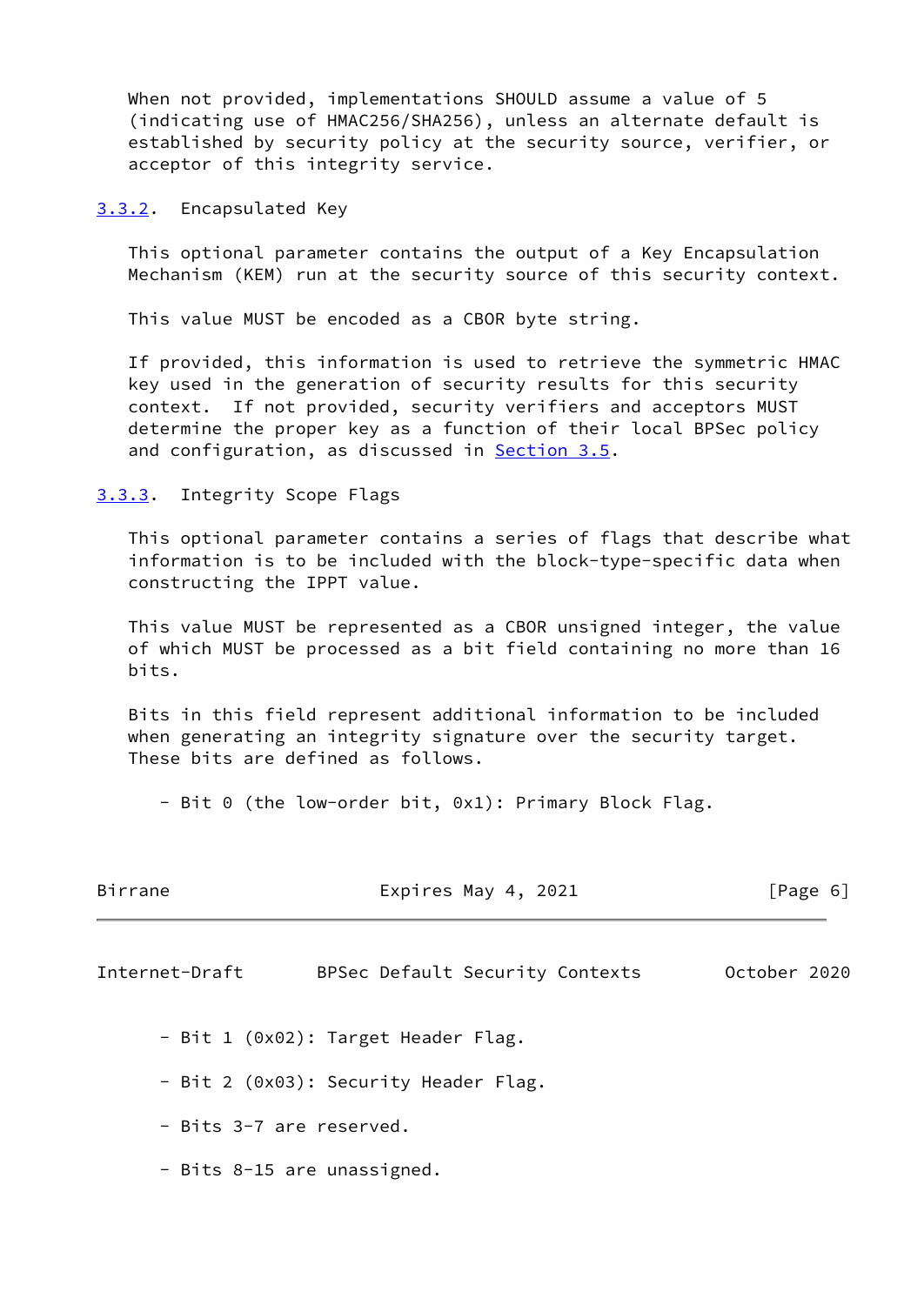<span id="page-7-0"></span>BIB-HMAC-SHA2 defines the following security context parameters.

| Id                      | Name                  |            | Encoding Type   Default Value |
|-------------------------|-----------------------|------------|-------------------------------|
|                         | SHA Variant           | UINT       | 256                           |
| $\overline{2}$          | Encapsulated Key      | Byte Array | <b>NONE</b>                   |
| $\overline{\mathbf{3}}$ | Integrity Scope Flags | UINT       |                               |

BIB-HMAC-SHA2 Security Parameters

## Table 2

## <span id="page-7-1"></span>[3.4](#page-7-1). Results

BIB-HMAC-SHA2 defines the following security results.

## BIB-HMAC-SHA2 Security Results

| Result<br>Ιd | Result<br>Name   | <b>CBOR</b><br>Encoding<br>Type | Description                                                      |
|--------------|------------------|---------------------------------|------------------------------------------------------------------|
|              | Expected<br>HMAC | byte string                     | The output of the HMAC<br>calculation at the security<br>source. |

## Table 3

## <span id="page-7-2"></span>[3.5](#page-7-2). Key Considerations

 BIB-HMAC-SHA2 does not define or otherwise mandate any method for key exchange, encryption, or encapsulation. The derivation of an appropriate key for use in the integrity service is considered

| Birrane | Expires May 4, 2021 | [Page 7] |
|---------|---------------------|----------|
|         |                     |          |

<span id="page-7-3"></span>Internet-Draft BPSec Default Security Contexts October 2020

separate from the application of the integrity service for this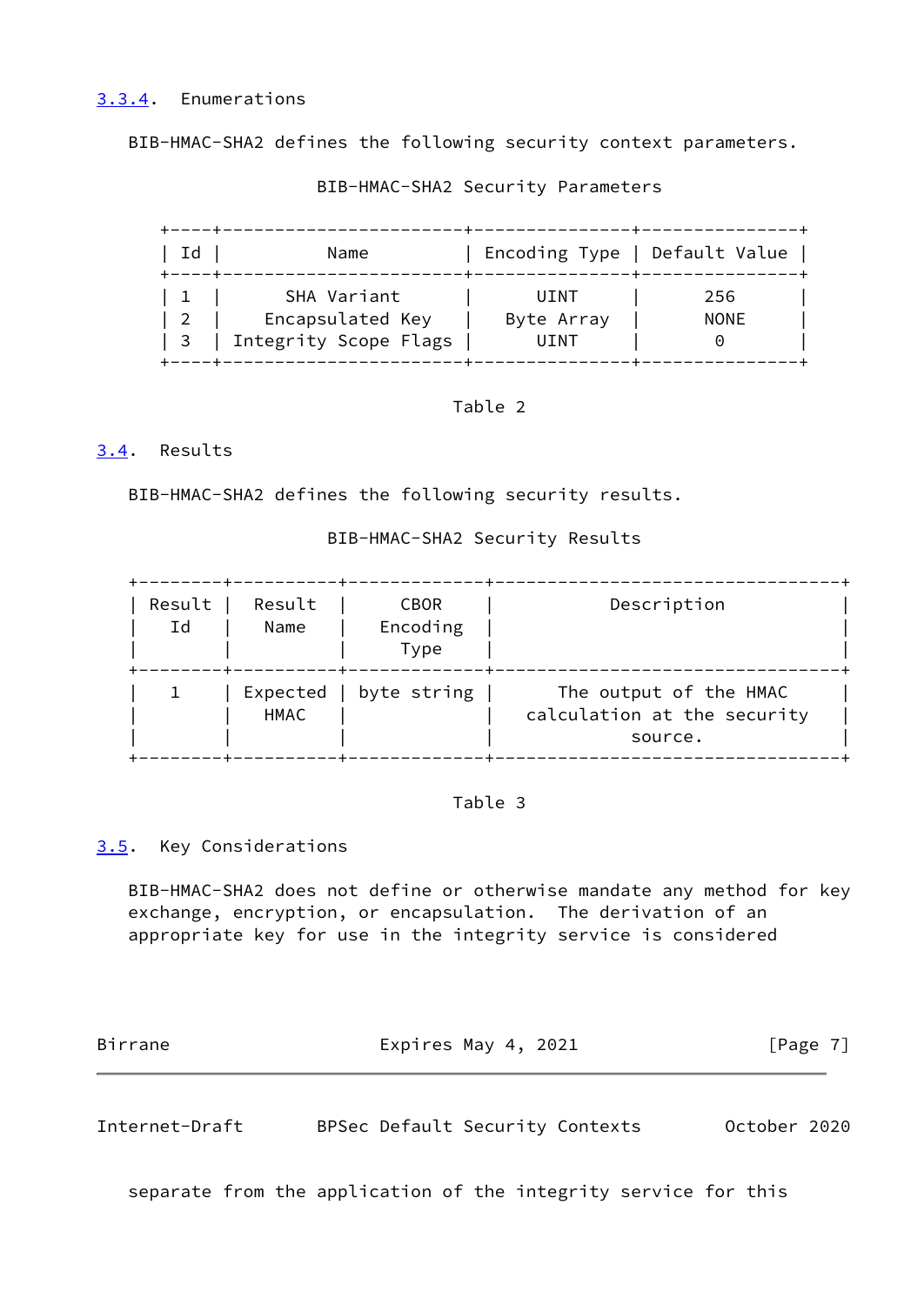context.

 HMAC keys used with this context MUST be symmetric and MUST have a key length equal to the output of the HMAC.

 It is assumed that any security verifier or security acceptor performing an integrity verification can determine the proper HMAC key to be used. Potential sources of the HMAC key include (but are not limited to) the following:

Pre-placed keys selected based on local policy.

Keys extracted from encapsulated key material carried in the BIB.

Session keys negotiated via a mechanism external to the BIB.

 BIB-HMAC-SHA2 provides no explicit requirements on the configuration, storage, or exchange of HMAC keys.

<span id="page-8-0"></span>[3.6](#page-8-0). Canonicalization Algorithms

 This section defines the canonicalization algorithm used to prepare the IPPT input to the BIB-HMAC-SHA2 integrity mechanism. The construction of the IPPT depends on the settings of the Integrity Scope Flags that may be provided as part of customizing the behavior of this security context.

 In all cases, the canonical form of any portion of an extension block MUST be performed as described in  $[\underline{I-D.ietf-dtn-bpsec}]$ . The canonicalization algorithms defined in [\[I-D.ietf-dtn-bpsec](#page-23-3)] adhere to the canonical forms for extension blocks defined in [\[I-D.ietf-dtn-bpbis\]](#page-23-4) but resolve ambiguities related to how values are represented in CBOR.

The IPPT is constructed using the following process.

- 1. The canonical form of the IPPT starts as the empty set with length 0.
- 2. If the Integrity Scope parameter is present and the Primary Block Flag is set to 1, then a canonical form of the bundle's primary block MUST be calculated and the result appended to the IPPT.
- 3. If the Integrity Scope parameter is present and the Security Header flag is set to 1, then the canonical form of the Block Type Code, Block Number, and Block Processing Control Flags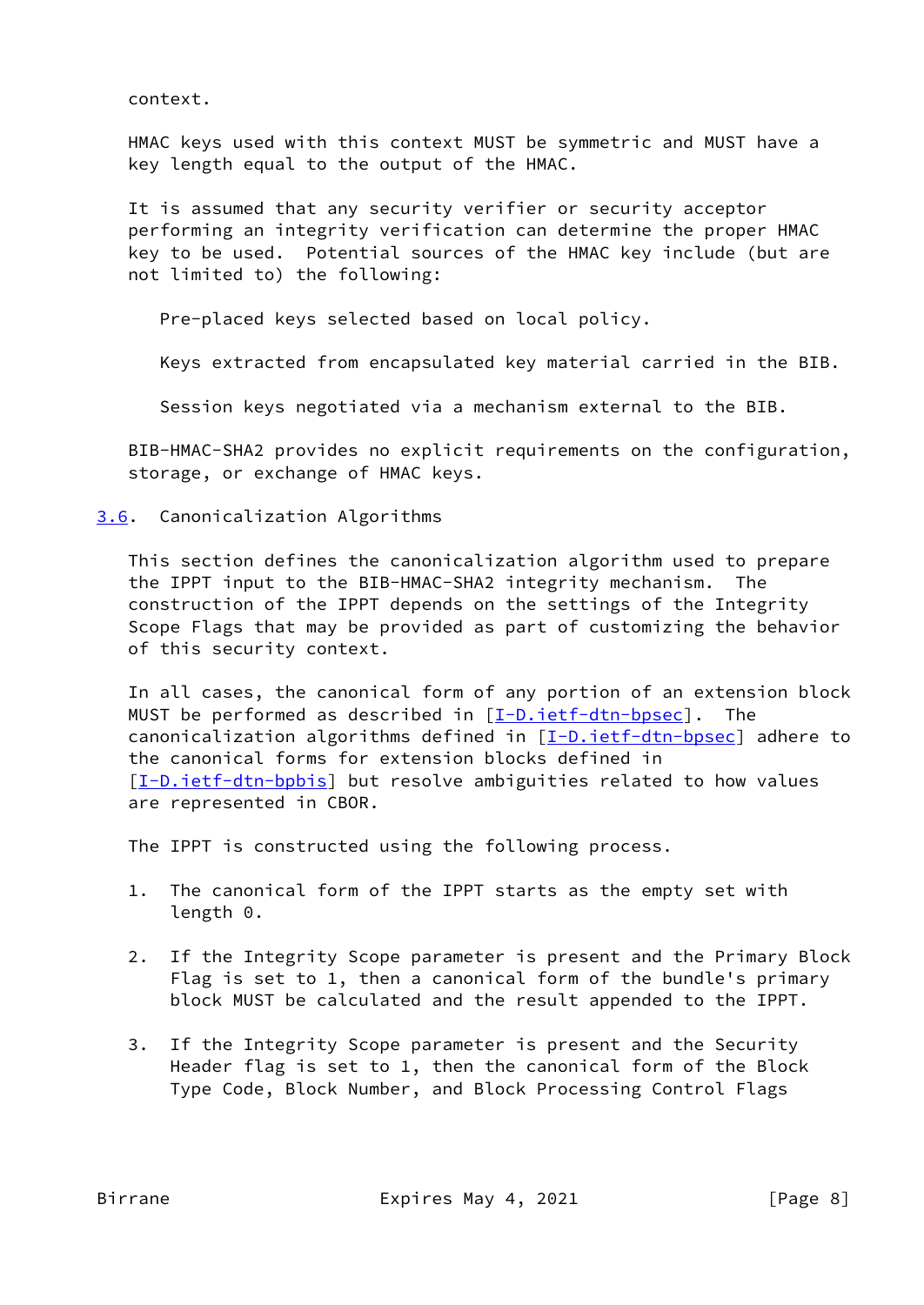<span id="page-9-1"></span> associated with the BIB MUST be calculated and, in that order, appended to the IPPT.

- 4. If the Integrity Scope parameter is present and the Target Header flag is set to 1, then the canonical form of the Block Type Code, Block Number, and Block Processing Control Flags associated with the security target MUST be calculated and, in that order, appended to the IPPT.
- 5. The canonical form of the security target block-type-specific data MUST be calculated and appended to the IPPT.
- <span id="page-9-0"></span>[3.7](#page-9-0). Processing
- <span id="page-9-2"></span>[3.7.1](#page-9-2). Keyed Hash Generation

 During keyed hash generation, two inputs are prepared for the the appropriate HMAC/SHA2 algorithm: the HMAC key and the IPPT. These data items MUST be generated as follows.

 The HMAC key MUST have the appropriate length as required by local security policy. The key may be generated specifically for this integrity service, given as part of local security policy, or through some other key management mechanism as discussed in [Section 3.5](#page-7-2).

The IPPT MUST be generated as discussed in [Section 3.6](#page-8-0).

Upon successful hash generation the following actions MUST occur.

 The keyed hash produced by the HMAC/SHA2 variant MUST be added as a security result for the BIB representing the security operation on this security target, as discussed in **Section 3.4**).

 Finally, the BIB containing information about this security operation MUST be updated as follows. These operations may occur in any order.

 The security context ID for the BIB MUST be set to the context identifier for BIB-HMAC-SHA2.

 Any local flags used to generated the IPPT SHOULD be placed in the Integrity Scope flags security parameter for the BIB unless these flags are expected to be correctly configured at security verifiers and acceptors in the network.

The HMAC key MAY be encapsulated using some key encapsulation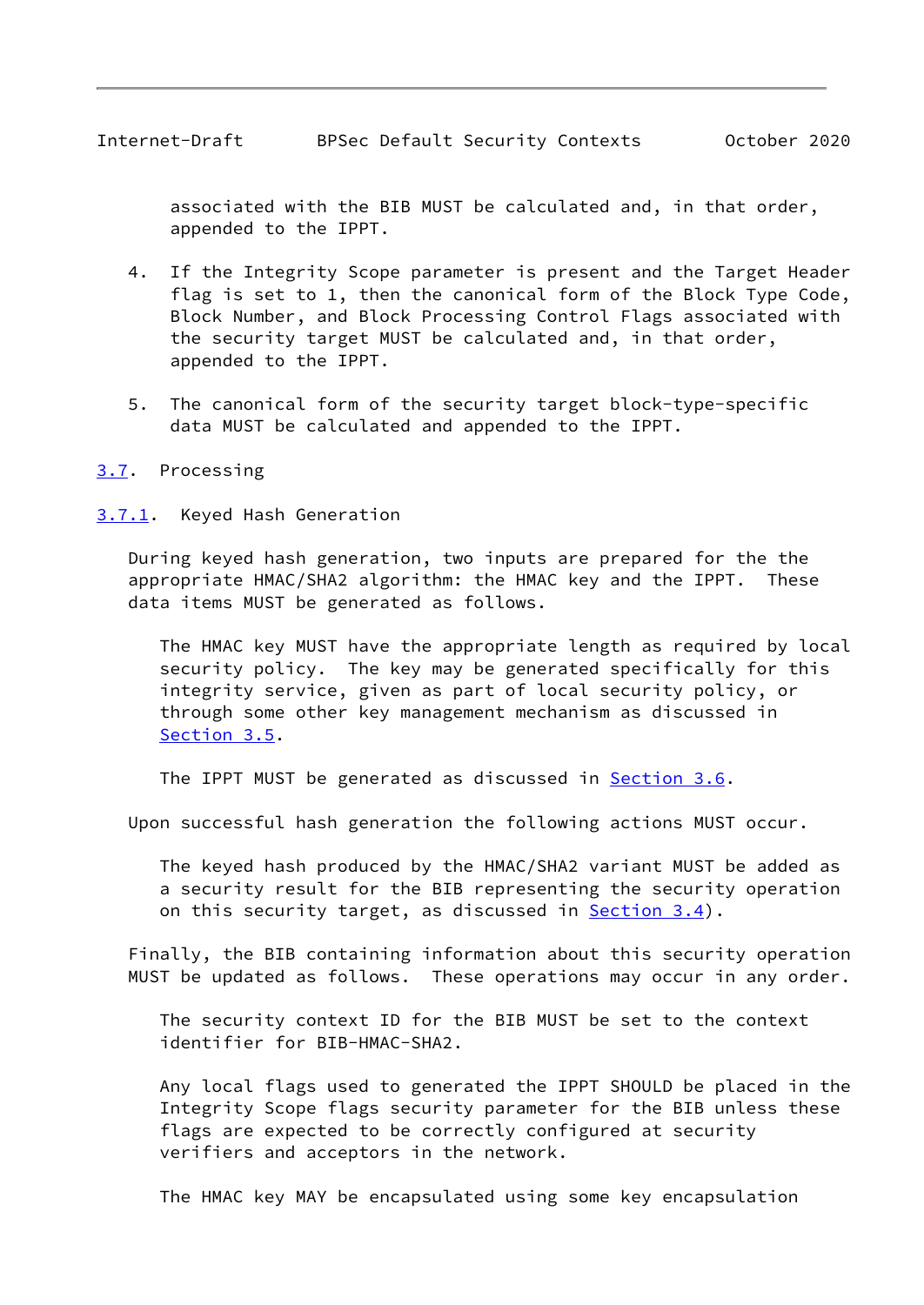mechanism (to include encrypting with a key encryption key) and

Birrane Expires May 4, 2021 [Page 9]

<span id="page-10-1"></span>Internet-Draft BPSec Default Security Contexts October 2020

 the results of the encapsulation added as the Encapsulated Key security parameter for the BIB.

 The SHA Variant used by this security context SHOULD be added as the SHA Variant security parameter for the BIB if it differs from the default key length. Otherwise, this parameter MAY be omitted if doing so provides a useful reduction in message sizes.

 Problems encountered in the keyed hash generation MUST be processed in accordance with local BPSec security policy.

<span id="page-10-0"></span>[3.7.2](#page-10-0). Keyed Hash Verification

 During keyed hash verification, the input of the security target and a HMAC key are provided to the appropriate HMAC/SHA2 algorithm.

 During keyed hash verification, two inputs are prepared for the the appropriate HMAC/SHA2 algorithm: the HMAC key and the IPPT. These data items MUST be generated as follows.

 The HMAC key MUST be derived using the Encapsulated Key security parameter if such a parameter is included in the security context parameters of the BIB. Otherwise, this key MUST be derived in accordance with security policy at the verifying node as discussed in [Section 3.5](#page-7-2).

The IPPT MUST be generated as discussed in **Section 3.6** with the value of Integrity Scope flags being taken from the Integrity Scope flags security context parameter. If the Integrity Scope flags parameter is not included in the security context parameters then these flags MAY be derived from local security policy.

 The calculated HMAC output MUST be compared to the expected HMAC output encoded in the security results of the BIB for the security target. If the calculated HMAC and expected HMAC are identical, the verification MUST be considered a success. Otherwise, the verification MUST be considered a failure.

If the verification fails or if any needed parameters are missing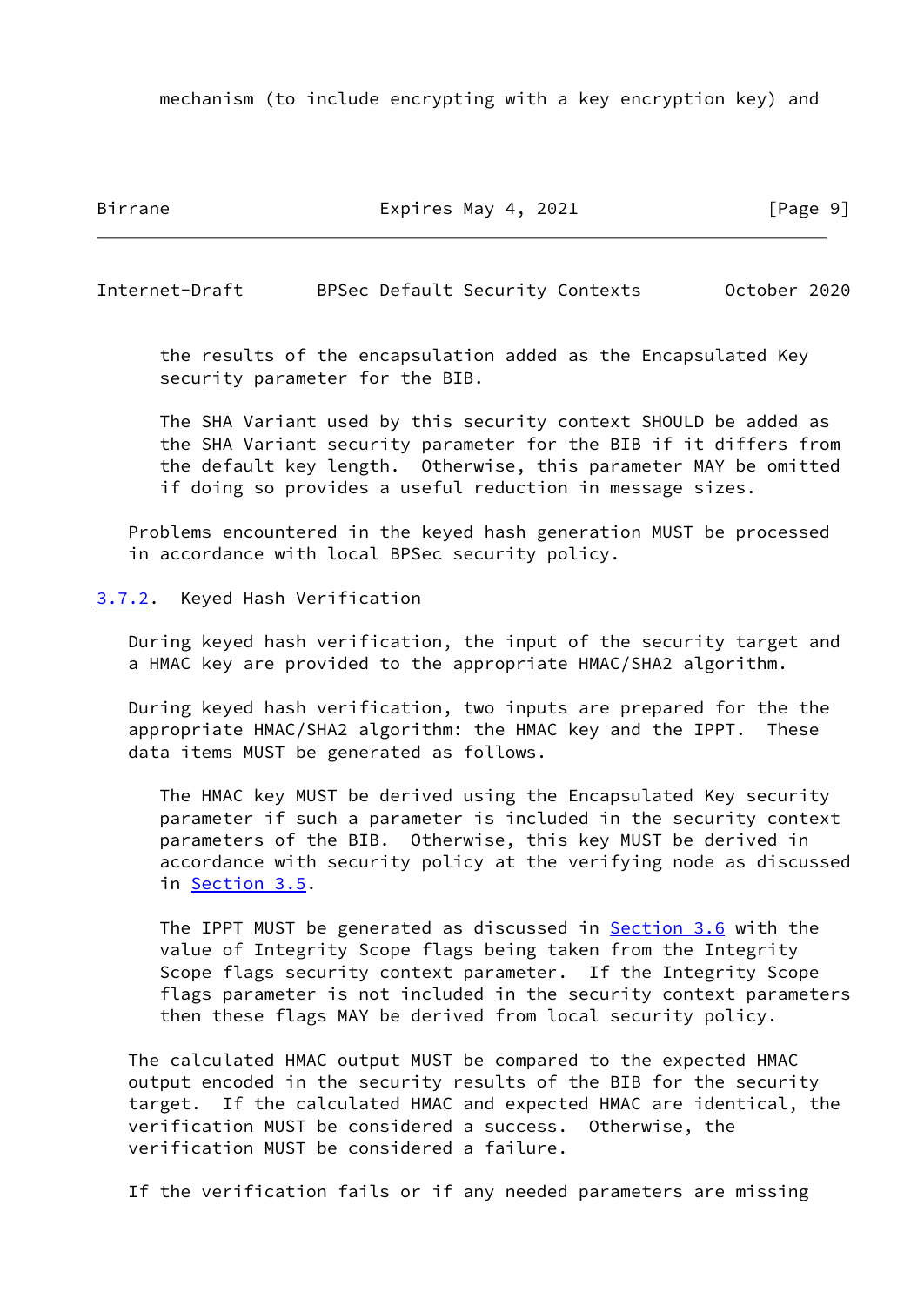then the verification MUST be treated as failed and processed in accordance with local security policy.

<span id="page-11-0"></span>[4](#page-11-0). Security Context BCB-AES-GCM

Birrane Expires May 4, 2021 [Page 10]

<span id="page-11-2"></span>Internet-Draft BPSec Default Security Contexts October 2020

### <span id="page-11-1"></span>[4.1](#page-11-1). Overview

 The BCB-AES-GCM security context replaces the block-type-specific data field of its security target with cipher text generated using the Advanced Encryption Standard (AES) cipher operating in Galois/ Counter Mode (GCM) [[AES-GCM\]](#page-23-5).

 Additionally, the BCB-AES-GCM security context generates an authentication tag based on the plain text value of the block-type specific data and other additional authenticated data that may be specified via parameters to this security context.

 This security context supports three variants of AES-GCM, based on the supported length of the symmetric key. These variants correspond to A128GCM, A192GCM, and A256GCM as defined in [\[RFC8152](https://datatracker.ietf.org/doc/pdf/rfc8152)] Table 9: Algorithm Value for AES-GCM.

 The BCB-AES-GCM security context shall have the Security Context ID specified in **Section 5.1**.

#### <span id="page-11-3"></span>[4.2](#page-11-3). Scope

 There are two scopes associated with BCB-AES-GCM: the scope of the confidentiality service and the scope of the authentication service. The first defines the set of information provided to the AES-GCM cipher for the purpose of producing cipher text. The second defines the set of information used to generate an authentication tag.

 The scope of the confidentiality service defines the set of information provided to the AES-GCM cipher for the purpose of producing cipher text. This MUST be the full set of plain text contained in the block-type-specific data field of the security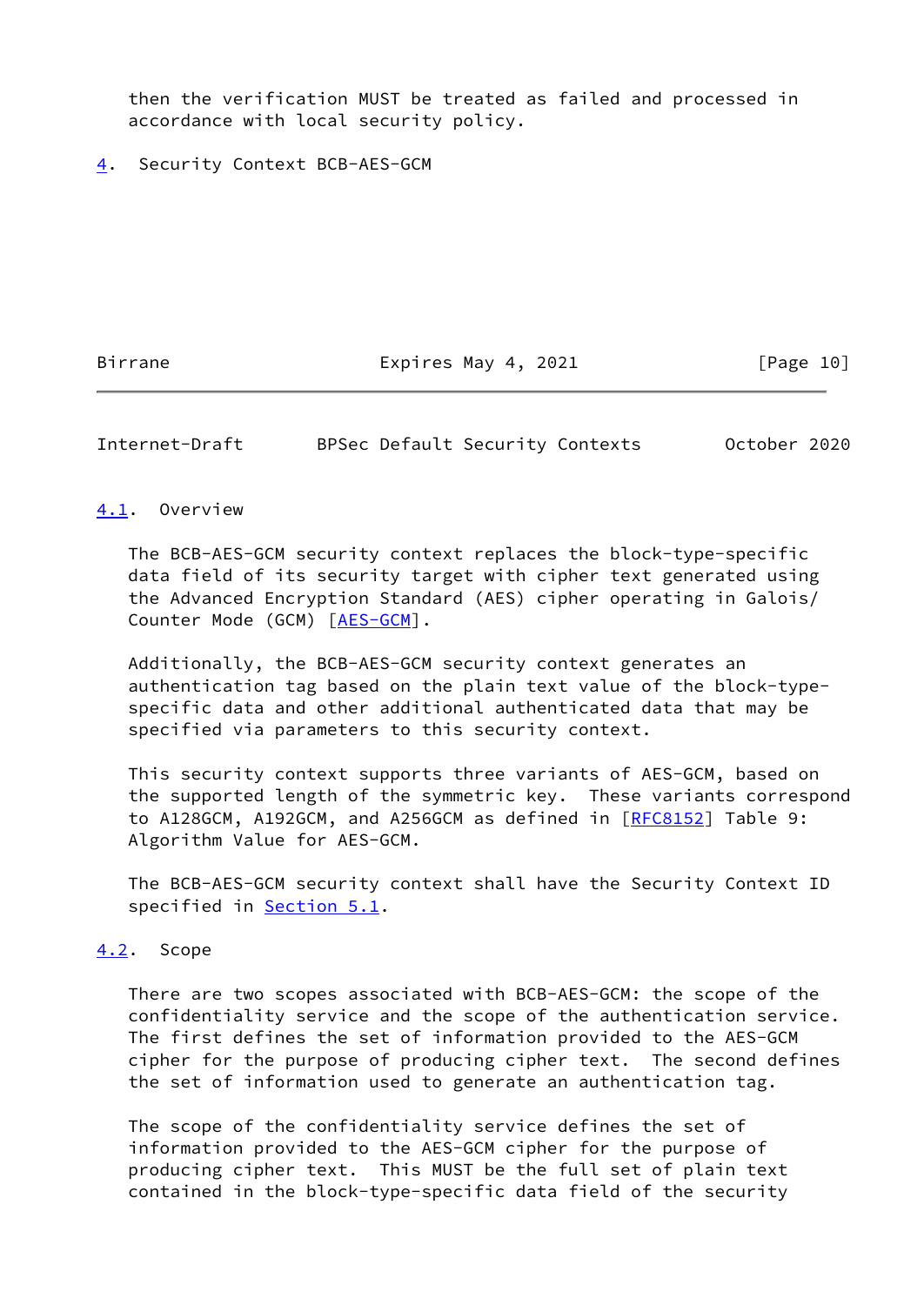target.

 The scope of the authentication service defines the set of information used to generate an authentication tag carried with the security block. This information MUST include the plain text of the block-type-specific data field of the security target. This information MAY include other information (additional authenticated data), as follows.

 Primary block The primary block identifies a bundle and, once created, the contents of this block are immutable. Changes to the primary block associated with the security target indicate that the security target (and BCB) may no longer be in the correct bundle.

Birrane Expires May 4, 2021 [Page 11]

Internet-Draft BPSec Default Security Contexts October 2020

 For example, if a security target and associated BCB are copied from one bundle to another bundle, the BCB may still be able to decrypt the security target even though these blocks were never intended to exist in the copied-to bundle.

 Including this information as part of additional authenticated data ensures that security target (and security block) appear in the same bundle at the time of decryption as at the time of encryption.

## Security target other fields

 The other fields of the security target include block identification and processing information. Changing this information changes how the security target is treated by nodes in the network even when the "user data" of the security target are otherwise unchanged.

 For example, if the block processing control flags of a security target are different at a security verifier than they were originally set at the security source then the policy for handling the security target has been modified.

 Including this information as part of additional authenticated data ensures that the cipher text in the security target will not be used with a different set of block policy than originally set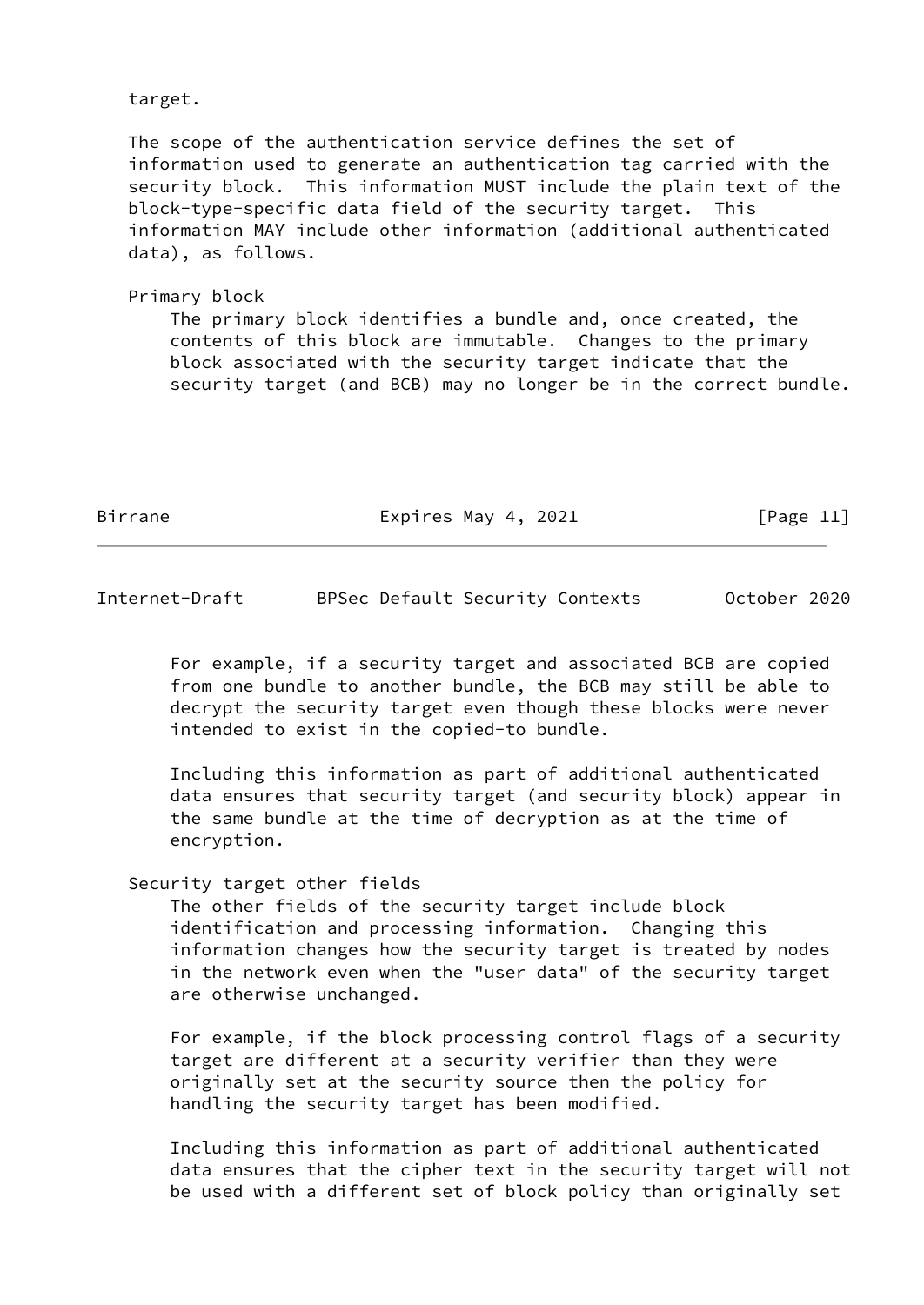at the time of encryption.

BCB other fields

 The other fields of the BCB include block identification and processing information. Changing this information changes how the BCB is treated by nodes in the network, even when other aspects of the BCB are unchanged.

 For example, if the block processing control flags of the BCB are different at a security acceptor than they were originally set at the security source then the policy for handling the BCB has been modified.

 Including this information as part of additional authenticated data ensures that the policy and identification of the security service in the bundle has not changed.

 NOTE: The security context identifier and security context parameters of the security block are not included as additional authenticated data because these parameters, by definition, are those needed to verify or accept the security service. Therefore, it is expected that changes to these values would result in failures at security verifiers and security acceptors.

| Birrane | Expires May 4, 2021 | [Page 12] |  |
|---------|---------------------|-----------|--|
|         |                     |           |  |

<span id="page-13-1"></span>Internet-Draft BPSec Default Security Contexts October 2020

 The scope of the BCB-AES-GCM security context is configured using an optional security context parameter.

<span id="page-13-0"></span>[4.3](#page-13-0). Parameters

 BCB-AES-GCM can be parameterized to specify the AES key length, initialization vector, key information, and identify additional authenticated data.

<span id="page-13-2"></span>[4.3.1](#page-13-2). Initialization Vector (IV)

 This optional parameter identifies the initialization vector (IV) used to initialize the AES-GCM cipher.

 The length of the initialization vector, prior to any CBOR encoding, MUST be between 8-16 bytes. A value of 12 bytes SHOULD be used unless local security policy requires a different length.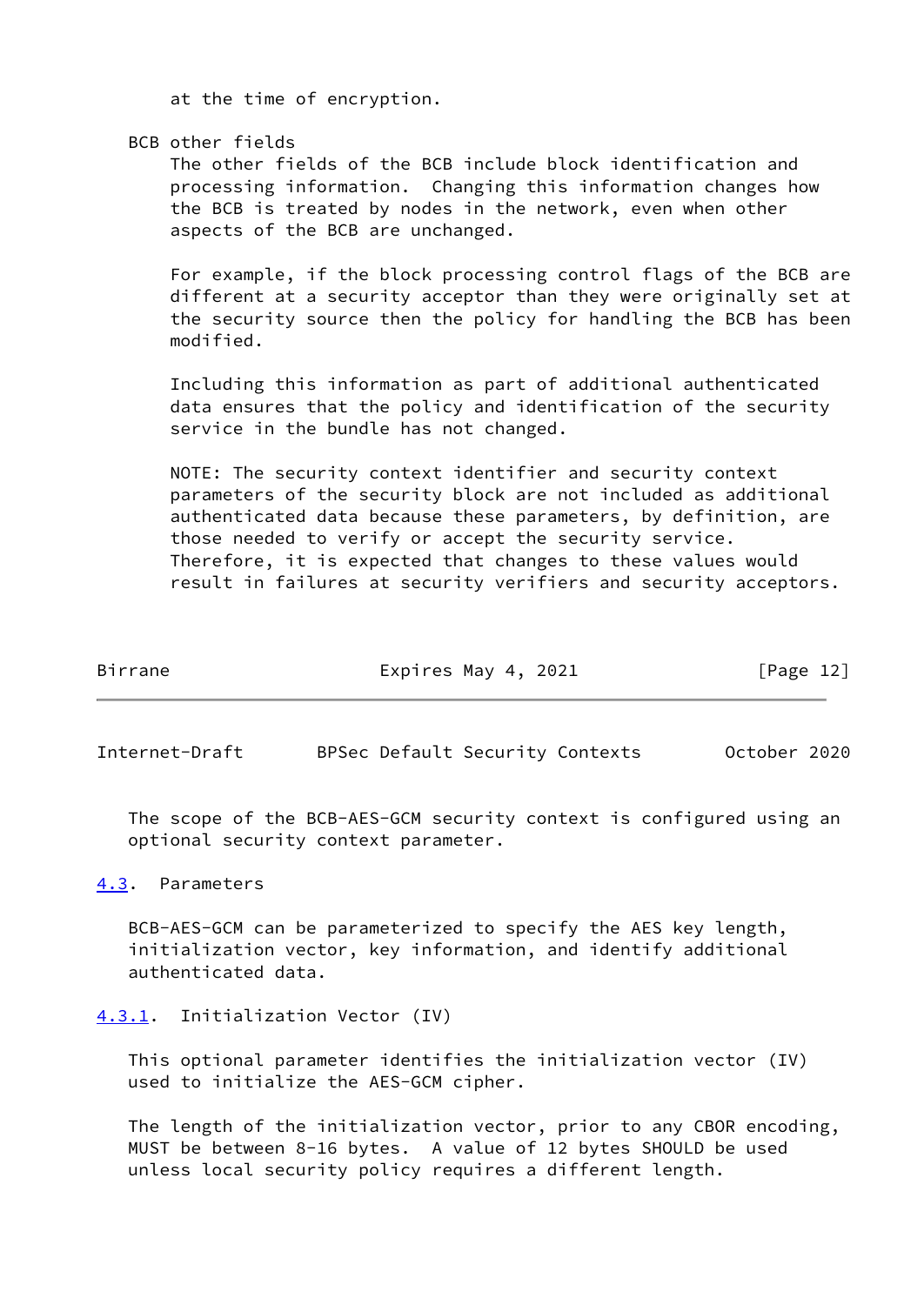This value MUST be encoded as a CBOR byte string.

 The initialization vector may have any value with the caveat that a value MUST NOT be re-used for multiple encryptions using the same encryption key. This value MAY be re-used when encrypting with different keys. For example, if each encryption operation using BCB- AES-GCM uses a newly generated key, then the same IV may be reused.

<span id="page-14-0"></span>[4.3.2](#page-14-0). Key Length

 This optional parameter identifies the key length being used for the AES-GCM encryption.

This value MUST be encoded as a CBOR unsigned integer.

Valid values for this parameter are as follows.

Key Length Parameter Values

 +-------+-----------------------------------------------------------+ | Value | Description +-------+-----------------------------------------------------------+ 1 | A128GCM as defined in [\[RFC8152](https://datatracker.ietf.org/doc/pdf/rfc8152)] Table 9: Algorithm Values | | | for AES-GCM | | 2 | A192GCM as defined in [\[RFC8152](https://datatracker.ietf.org/doc/pdf/rfc8152)] Table 9: Algorithm Values | | | for AES-GCM | | 3 | A256GCM as defined in [\[RFC8152](https://datatracker.ietf.org/doc/pdf/rfc8152)] Table 9: Algorithm Values | for AES-GCM +-------+-----------------------------------------------------------+

Birrane Expires May 4, 2021 [Page 13]

<span id="page-14-2"></span>Internet-Draft BPSec Default Security Contexts October 2020

 When not provided, implementations SHOULD assume a value of 3 (indicating use of A256GCM), unless an alternate default is established by security policy at the security source, verifier, or acceptor of this integrity service.

 Regardless of the key length, the generated authentication tag MUST always be 128 bits.

<span id="page-14-1"></span>[4.3.3](#page-14-1). Encapsulated Key

This optional parameter contains the output of a Key Encapsulation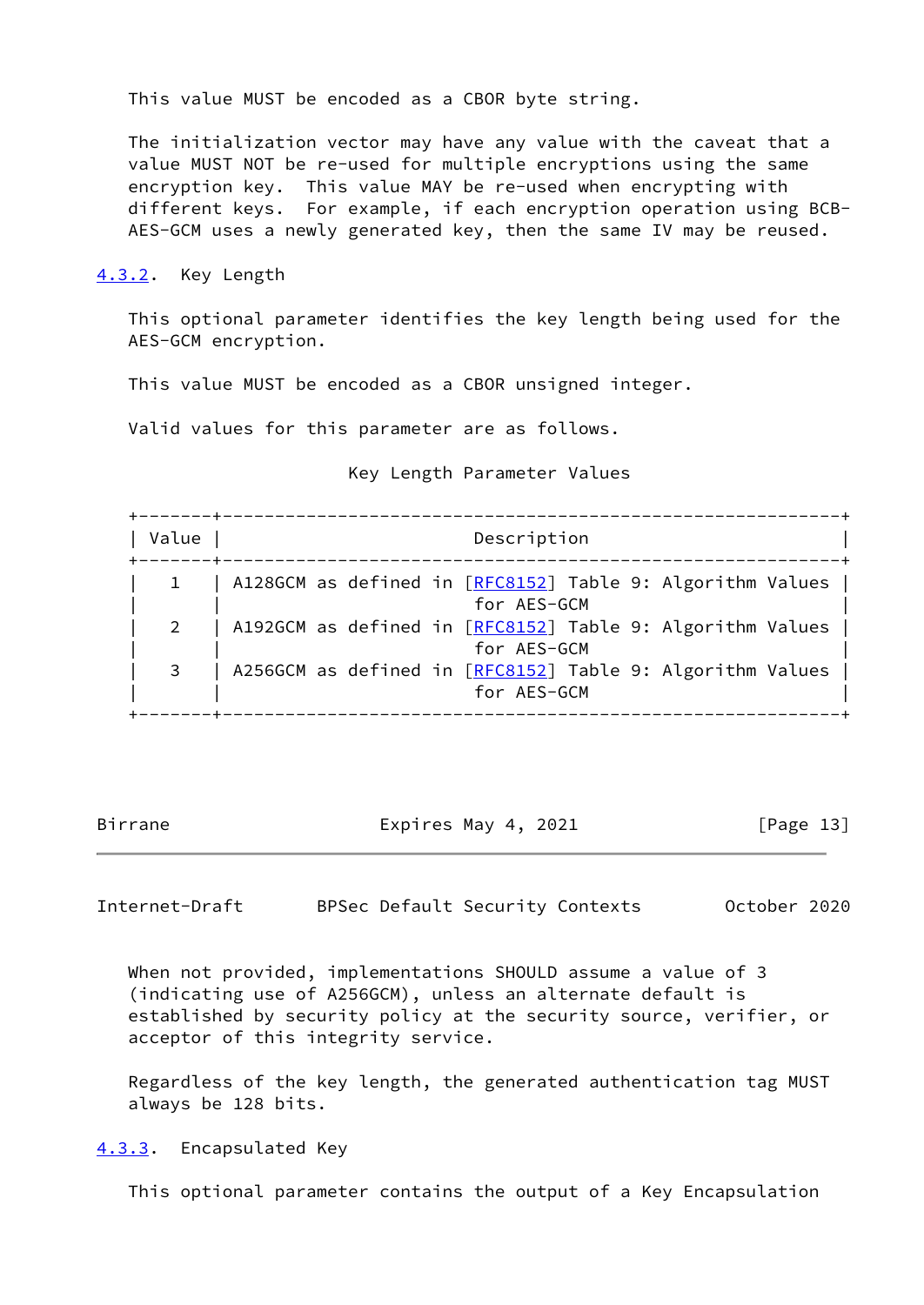Mechanism (KEM) run at the security source of this security context.

This value MUST be encoded as a CBOR byte string.

 If provided, this information is used to retrieve the symmetric AES key used in the generation of security results for this security context. If not provided, security verifiers and acceptors MUST determine the proper key as a function of their local BPSec policy and configuration, as discussed in [Section 4.5](#page-17-2).

<span id="page-15-0"></span>[4.3.4](#page-15-0). AAD Scope Flags

 This optional parameter contains a series of flags that describe what information is to be included with the block-type-specific data of the security target as part of additional authenticated data (AAD).

 This value MUST be represented as a CBOR unsigned integer, the value of which MUST be processed as a bit field containing no more than 16 bits.

 Bits in this field represent additional information to be included when generating an integrity signature over the security target. These bits are defined as follows.

- Bit 0 (the low-order bit, 0x1): Primary Block Flag.
- Bit 1 (0x02): Target Header Flag.
- Bit 2 (0x03): Security Header Flag.
- Bits 3-7 are reserved.
- Bits 8-15 are unassigned.

| Birrane | Expires May 4, 2021 | [Page 14] |
|---------|---------------------|-----------|
|         |                     |           |

<span id="page-15-2"></span>Internet-Draft BPSec Default Security Contexts October 2020

#### <span id="page-15-1"></span>[4.3.5](#page-15-1). Enumerations

BCB-AES-GCM defines the following security context parameters.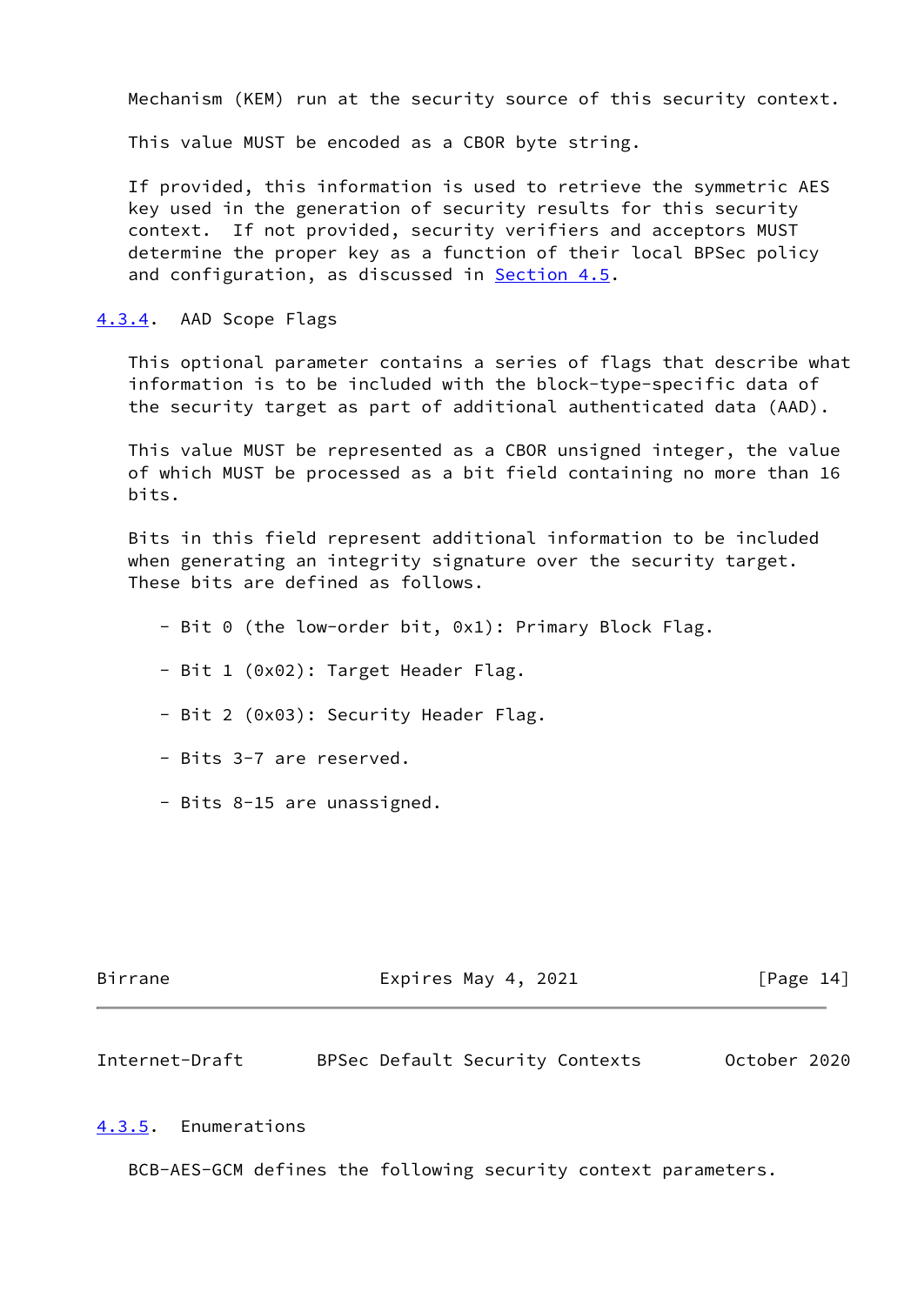## BCB-AES-GCM Security Parameters

| Id             | Name                  | Encoding Type   Default Value |             |
|----------------|-----------------------|-------------------------------|-------------|
|                | Initialization Vector | byte string                   | <b>NONE</b> |
| $\overline{2}$ | Key Length            | UINT                          |             |
| - 3            | Encapsulation Key     | Byte Array                    | <b>NONE</b> |
| $\overline{4}$ | AAD Scope Flags       | UINT                          |             |

### Table 4

## <span id="page-16-0"></span>[4.4](#page-16-0). Results

 The BCB-AES-GCM security context produces a single security result carried in the security block: the authentication tag.

NOTES:

 The cipher text generated by the cipher suite is not considered a security result as it is stored in the block-type-specific data field of the security target block. When operating in GCM mode, AES produces cipher text of the same size as its plain text and, therefore, no additional logic is required to handle padding or overflow caused by the encryption in most cases (see below).

 If the generated cipher text contains the authentication tag and the tag can be separated from the cipher text then the tag MUST be separated and stored in the Authentication Tag security result field.

 If the generated cipher text contains the authentication tag and the tag cannot be separated from the cipher text then the tag MUST NOT be included in the Authentication tag security result field. Instead the security target block MUST be resized to accommodate the additional 128 bits of authentication tag included in the generated cipher text.

<span id="page-16-1"></span>[4.4.1](#page-16-1). Authentication Tag

 The authentication tag is generated by the cipher suite over the security target plain text input to the cipher suite as combined with any optional additional authenticated data. This tag is used to

Birrane Expires May 4, 2021 [Page 15]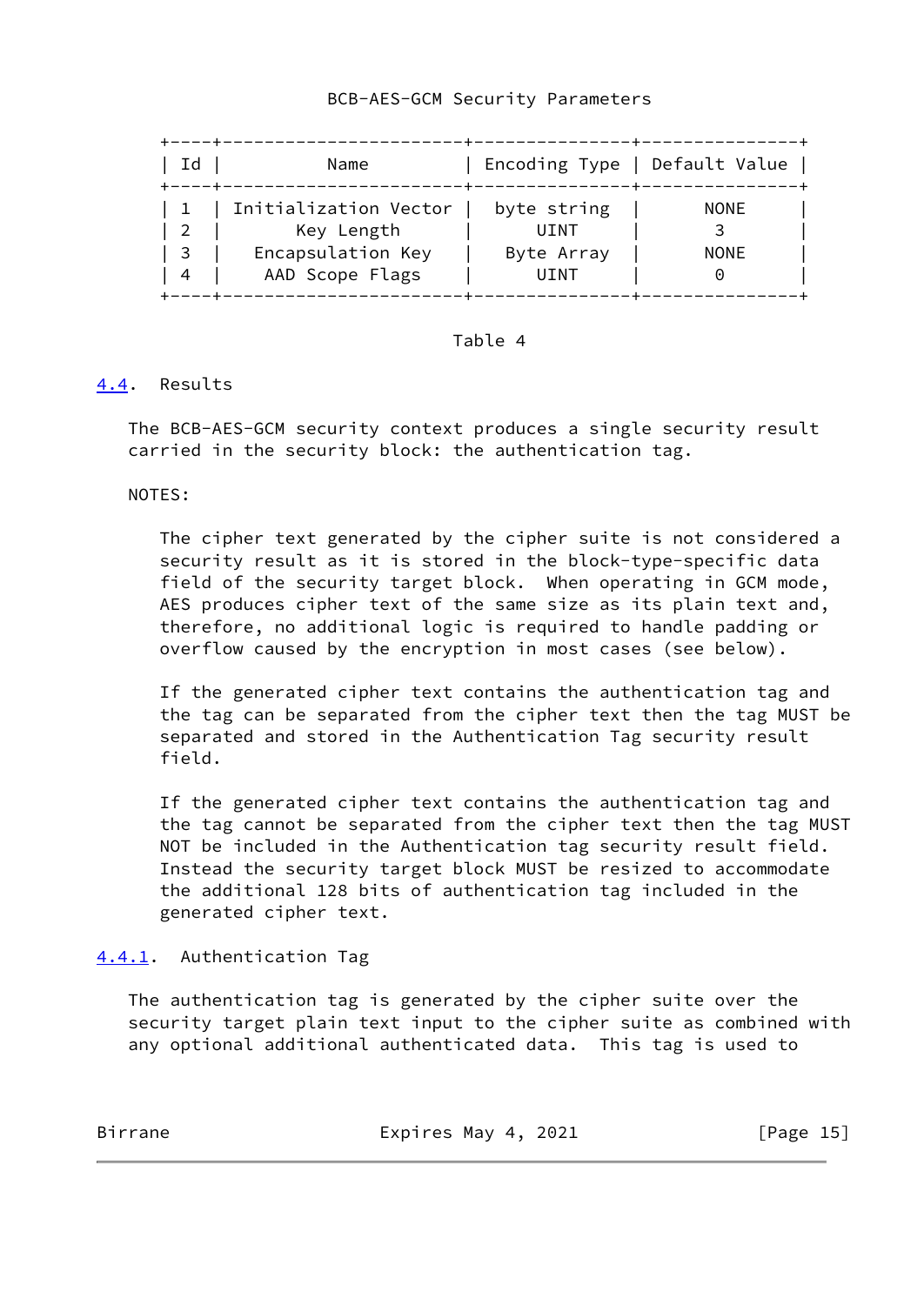<span id="page-17-1"></span> ensure that the plain text (and important information associated with the plain text) is authenticated prior to decryption.

 If the authentication tag is included in the cipher text placed in the security target block-type-specific data field, then this security result MUST NOT be included in the BCB for that security target.

 The length of the authentication tag, prior to any CBOR encoding, MUST be 128 bits.

This value MUST be encoded as a CBOR byte string.

<span id="page-17-0"></span>[4.4.2](#page-17-0). Enumerations

BCB-AES-GCM defines the following security context parameters.

## BCB-AES-GCM Security Results

| Result Id | Result Name        | CBOR Encoding Type |
|-----------|--------------------|--------------------|
|           | Authentication Tag | byte string        |

## Table 5

### <span id="page-17-2"></span>[4.5](#page-17-2). Key Considerations

 BCB-AES-GCM does not define or otherwise mandate any method for key exchange, encryption, or encapsulation. The derivation of an appropriate key is considered separate from the application of the authenticated confidentiality service provided by this context.

 Keys used with this context MUST be symmetric and MUST have a key length equal to the key length defined in the security context parameters or as defined by local security policy at security verifiers and acceptors.

 It is assumed that any security verifier or security acceptor can determine the proper key to be used. Potential sources of the key include (but are not limited to) the following.

Pre-placed keys selected based on local policy.

Keys extracted from encapsulated key material carried in the BCB.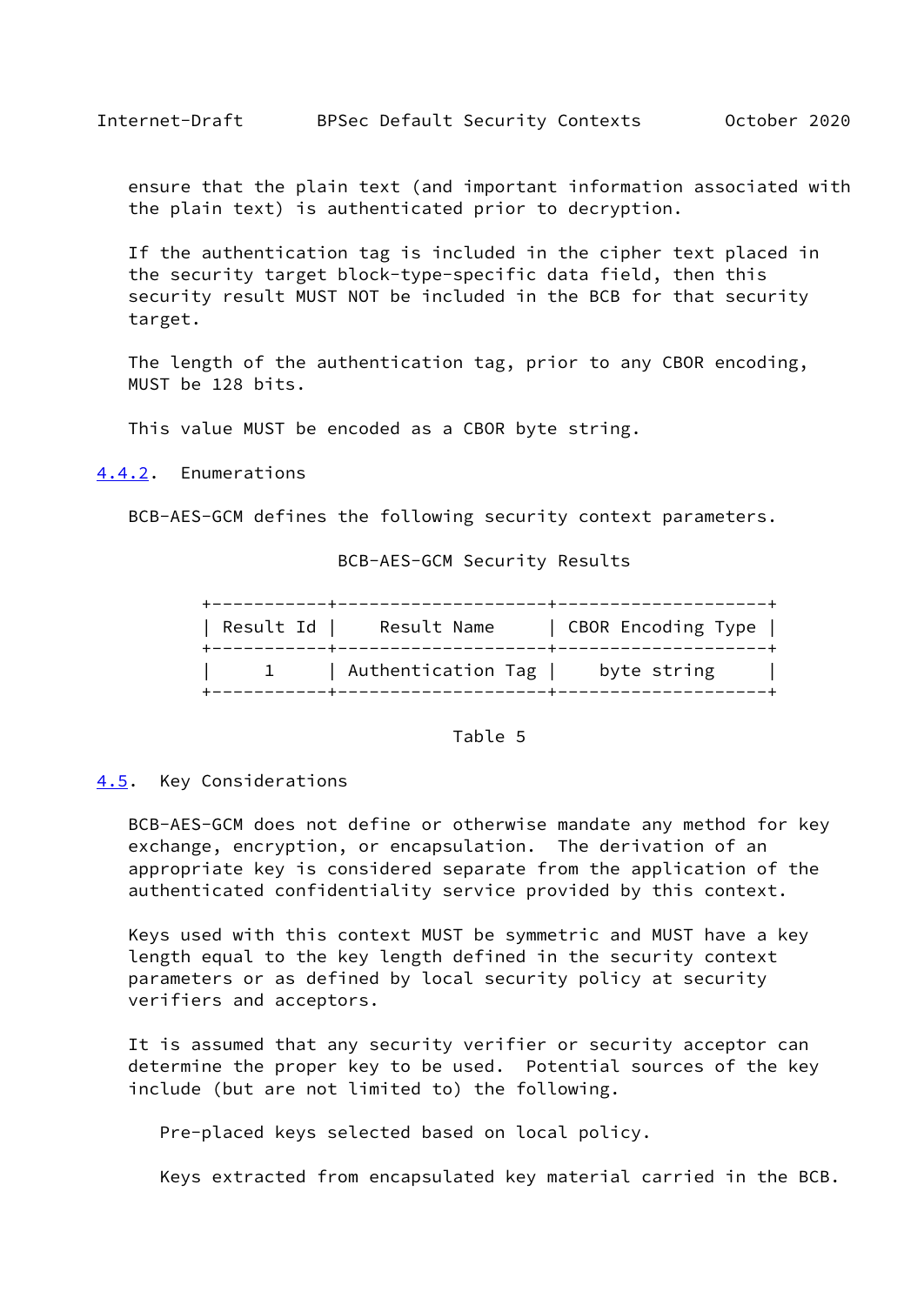Session keys negotiated via a mechanism external to the BCB.

Birrane **Expires May 4, 2021** [Page 16]

<span id="page-18-1"></span>Internet-Draft BPSec Default Security Contexts October 2020

 BCB-AES-GCM provides no explicit requirements on the configuration, storage, or exchange of keys.

<span id="page-18-0"></span>[4.6](#page-18-0). Canonicalization Algorithms

 This section defines the canonicalization algorithms used to prepare the inputs used to generate both the cipher text and the authentication tag.

 In all cases, the canonical form of any portion of an extension block MUST be performed as described in  $[I-D.iett-dtn-bpsec]$ . The canonicalization algorithms defined in  $[I-D.ietf-dtn-bpsec]$  $[I-D.ietf-dtn-bpsec]$  adhere to the canonical forms for extension blocks defined in [\[I-D.ietf-dtn-bpbis\]](#page-23-4) but resolve ambiguities related to how values are represented in CBOR.

<span id="page-18-2"></span>[4.6.1](#page-18-2). Cipher text related calculations

 The plain text used during encryption MUST be calculated as the single, definite-length CBOR byte string representing the block-type specific data field of the security target excluding the CBOR byte string identifying byte and optional CBOR byte string length field.

 For example, consider the following two CBOR byte strings and the plain text that would be extracted from them.

| CBOR Byte String (Hex)       | <b>CBOR</b><br>Part<br>(Hex) | Plain Text Part (Hex)    |
|------------------------------|------------------------------|--------------------------|
| 18ED                         | 18                           | FD.                      |
| C24CDEADBEEFDEADBEEFDEADBEEF | C <sub>24C</sub>             | DEADBEEFDEADBEEFDEADBEEF |

CBOR byte string Examples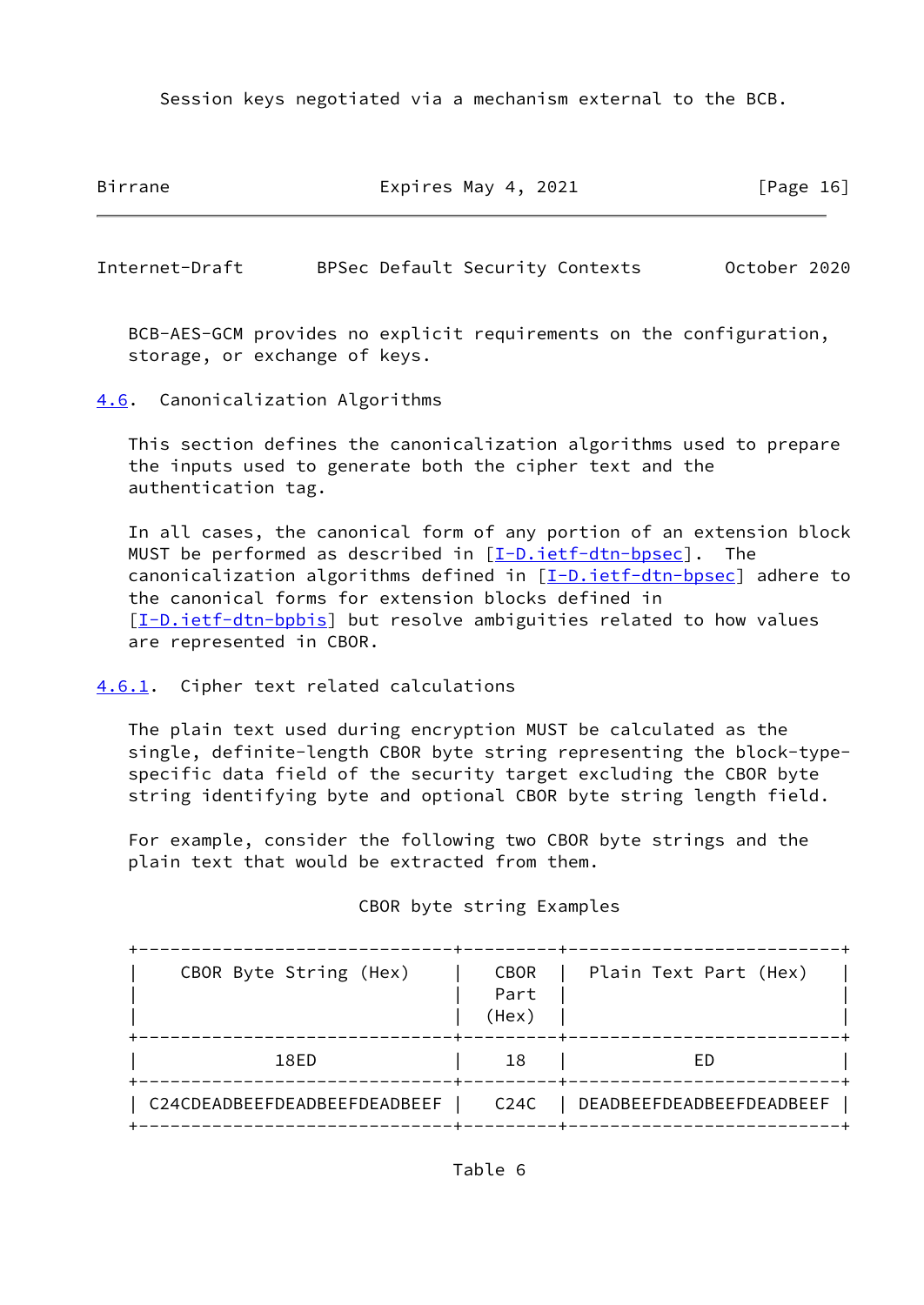Similarly, the cipher text used during decryption MUST be calculated as the single, definite-length CBOR byte string representing the block-type-specific data field excluding the CBOR byte string identifying byte and optional CBOR byte string length field.

 All other fields of the security target (such as the block type code, block number, block processing control flags, or any CRC information) MUST NOT be considered as part of encryption or decryption.

## Birrane Expires May 4, 2021 [Page 17]

<span id="page-19-1"></span>Internet-Draft BPSec Default Security Contexts October 2020

# <span id="page-19-0"></span>[4.6.2](#page-19-0). Additional Authenticated Data

 The construction of additional authenticated data depends on the AAD Scope flags that may be provided as part of customizing the behavior of this security context.

 The canonical form of the AAD input to the BCB-AES-GCM mechanism is constructed using the following process. This process MUST be followed when generating AAD for either encryption or decryption.

- 1. The canonical form of the AAD starts as the empty set with length  $\Theta$ .
- 2. If the AAD Scope parameter is present and the Primary Block Flag is set to 1, then a canonical form of the bundle's primary block MUST be calculated and the result appended to the AAD.
- 3. If the AAD Scope parameter is present and the Security Header flag is set to 1, then the canonical form of the Block Type Code, Block Number, and Block Processing Control Flags associated with the BIB MUST be calculated and, in that order, appended to the AAD.
- 4. If the AAD Scope parameter is present and the Target Header flag is set to 1, then the canonical form of the Block Type Code, Block Number, and Block Processing Control Flags associated with the security target MUST be calculated and, in that order, appended to the AAD.

 If, after this process, the AAD remains at length 0, then no AAD exists to be input to the cipher suite.

<span id="page-19-2"></span>[4.7](#page-19-2). Processing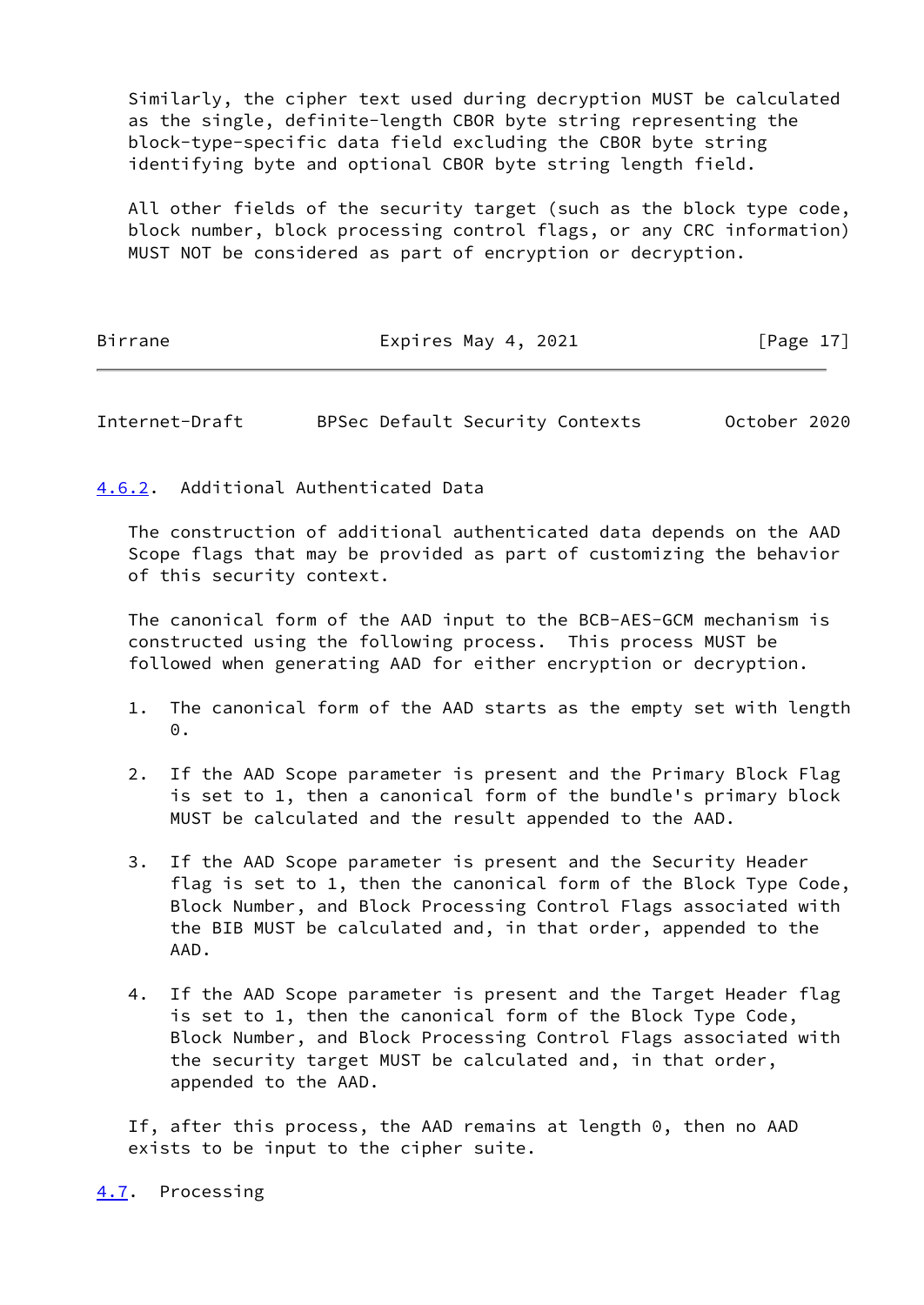#### <span id="page-20-0"></span>[4.7.1](#page-20-0). Encryption

 During encryption, four inputs are prepared for input to the AES/GCM cipher: the encryption key, the Initialization Vector (IV), the security target plain text to be encrypted, and any additional authenticated data. These data items MUST be generated as follows.

 The encryption key MUST have the appropriate length as required by local security policy. The key may be generated specifically for this encryption, given as part of local security policy, or through some other key management mechanism as discussed in [Section 4.5](#page-17-2).

Birrane Expires May 4, 2021 [Page 18]

Internet-Draft BPSec Default Security Contexts October 2020

 The Initialization Vector (IV) selected MUST be of the appropriate length. Because replaying an IV in counter mode voids the confidentiality of all messages encrypted with said IV, this context also requires a unique IV for every encryption performed with the same key. This means the same key and IV combination MUST NOT be used more than once.

 The security target plain text for encryption MUST be generated as discussed in [Section 4.6.1](#page-18-2).

 Additional authenticated data, if present, MUST be generated as discussed in [Section 4.6.2](#page-19-0) with the value of AAD Scope flags being taken from local security policy.

Upon successful encryption the following actions MUST occur.

 The cipher text produced by AES/GCM MUST replace the bytes used to define the plain text in the security target block's block-type specific data field. The block length of the security target MUST be updated if the generated cipher text is larger than the plain text (which can occur when the authentication tag is included in the cipher text calculation, as discussed in [Section 4.4](#page-16-0)).

 The authentication tag calculated by the AES/GCM cipher MUST be added as a security result for the security target in the BCB holding results for this security operation.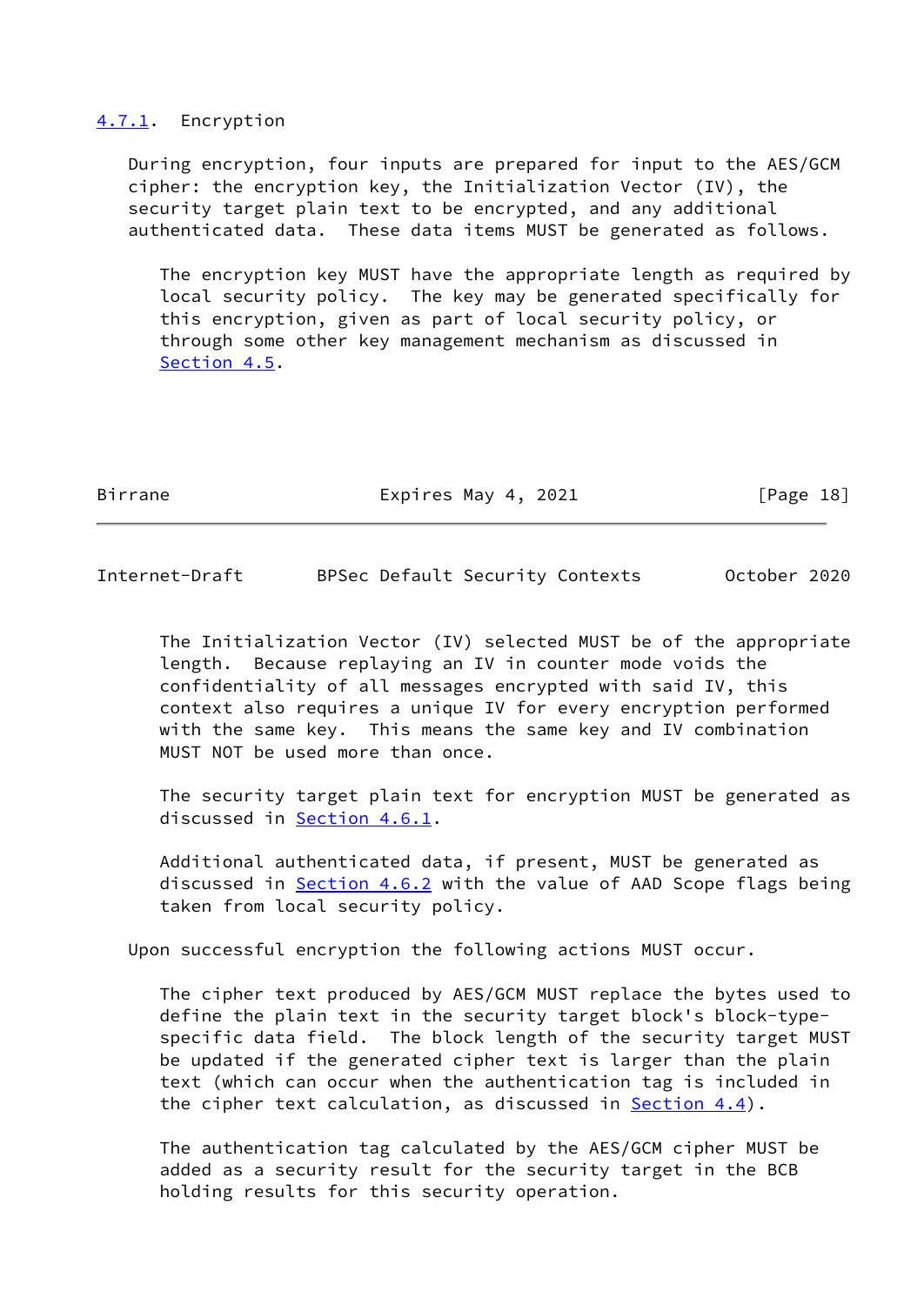Cases where the authentication tag is generated as part of the cipher text MUST be processed as described in [Section 4.4](#page-16-0).

 Finally, the BCB containing information about this security operation MUST be updated as follows. These operations may occur in any order.

 The security context ID for the BCB MUST be set to the context identifier for BCB-AES-GCM.

 The IV input to the cipher MUST be added as the IV security parameter for the BCB.

 Any local flags used to generated AAD for this cipher MUST be added as the AAD Scope flags security parameter for the BCB.

 The encryption key MAY be encapsulated using some key encapsulation mechanism (to include encrypting with a key encryption key) and the results of the encapsulation added as the Encapsulated Key security parameter for the BCB.

Birrane Expires May 4, 2021 [Page 19]

<span id="page-21-1"></span>Internet-Draft BPSec Default Security Contexts October 2020

 The key length used by this security context MUST be added as the Key Length security parameter for the BCB if it differs from the default key length. Otherwise, the key length MAY be omitted if doing so provides a useful reduction in message sizes.

 Problems encountered in the encryption MUST be processed in accordance with local security policy.

<span id="page-21-0"></span>[4.7.2](#page-21-0). Decryption

 During encryption, five inputs are prepared for input to the AES/GCM cipher: the decryption key, the Initialization Vector (IV), the security target cipher text to be decrypted, any additional authenticated data, and the authentication tag generated from the original encryption. These data items MUST be generated as follows.

 The decryption key MUST be derived using the Encapsulated Key security parameter if such a parameter is included in the security context parameters of the BCB. Otherwise this key MUST be derived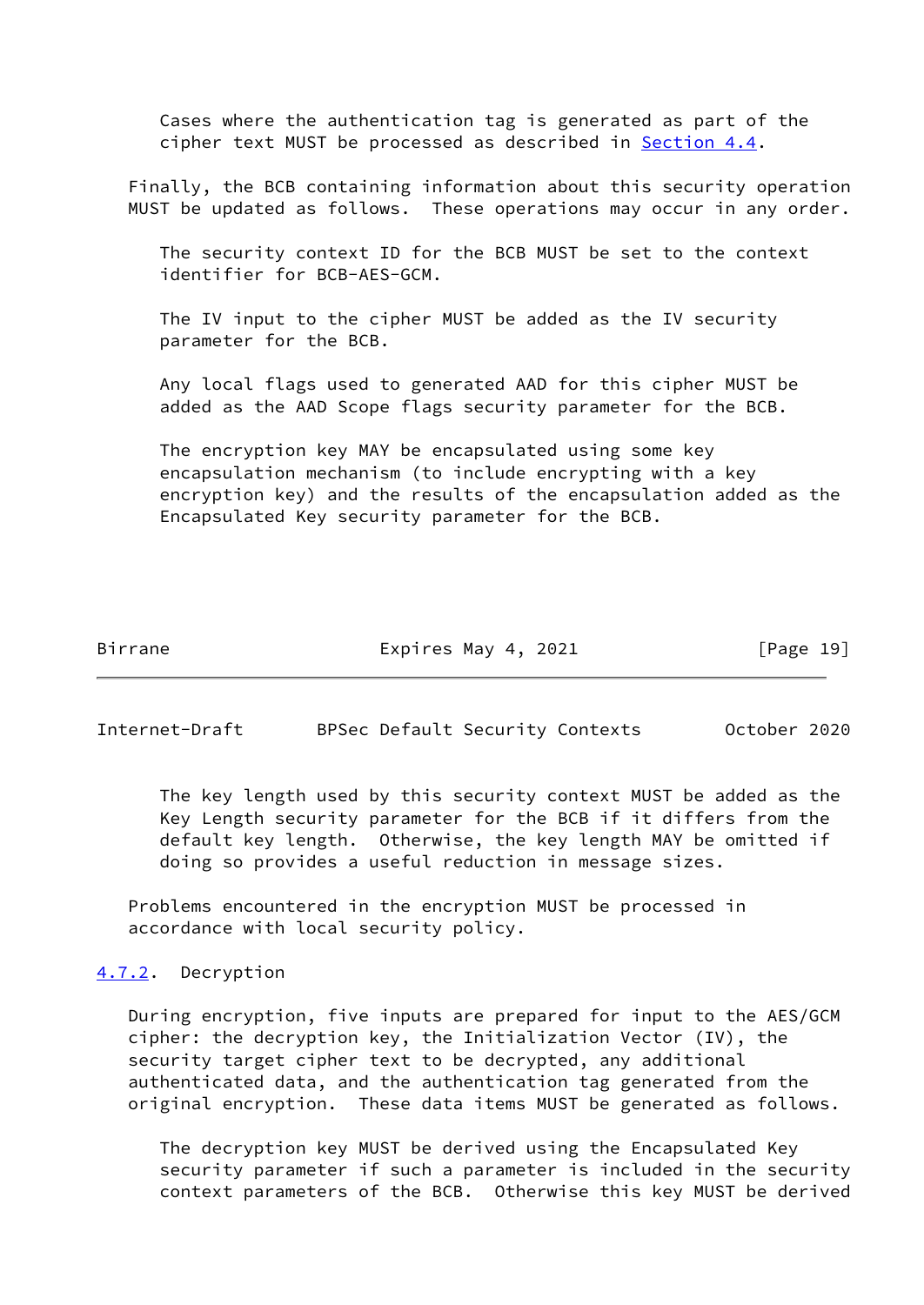in accordance with security policy at the decrypting node as discussed in [Section 4.5](#page-17-2).

 The Initialization Vector (IV) MUST be set to the value of the IV security parameter included in the BCB. If the IV parameter is not included as a security parameter, an IV MAY be derived from local security policy in cases where IVs are predictable (such as always using an IV of 0 with constantly differing keys). Alternatively, a lack of an IV security parameter MAY be treated as an error by the decrypting node.

 The security target cipher text for decryption MUST be generated as discussed in [Section 4.6.1.](#page-18-2)

 Additional authenticated data, if present, MUST be generated as discussed in [Section 4.6.2](#page-19-0) with the value of AAD Scope flags being taken from the AAD Scope flags security context parameter. If the AAD Scope flags parameter is not included in the security context parameters then these flags MAY be derived from local security policy in cases where the set of such flags is determinable in the network.

 The authentication tag MUST be present in the BCB security context parameters field if additional authenticated data are defined for the BCB (either in the AAD Scope flags parameter or as specified by local policy). This tag MUST be 128 bits in length.

Upon successful decryption the following actions MUST occur.

Birrane **Expires May 4, 2021** [Page 20]

<span id="page-22-1"></span>Internet-Draft BPSec Default Security Contexts October 2020

 The plain text produced by AES/GCM MUST replace the bytes used to define the cipher text in the security target block's block-type specific data field. Any changes to the security target block length field MUST be corrected in cases where the plain text has a different length than the replaced cipher text.

 If the cipher text fails to authenticate, if any needed parameters are missing, or if there are other problems in the decryption then the decryption MUST be treated as failed and processed in accordance with local security policy.

<span id="page-22-0"></span>[5](#page-22-0). IANA Considerations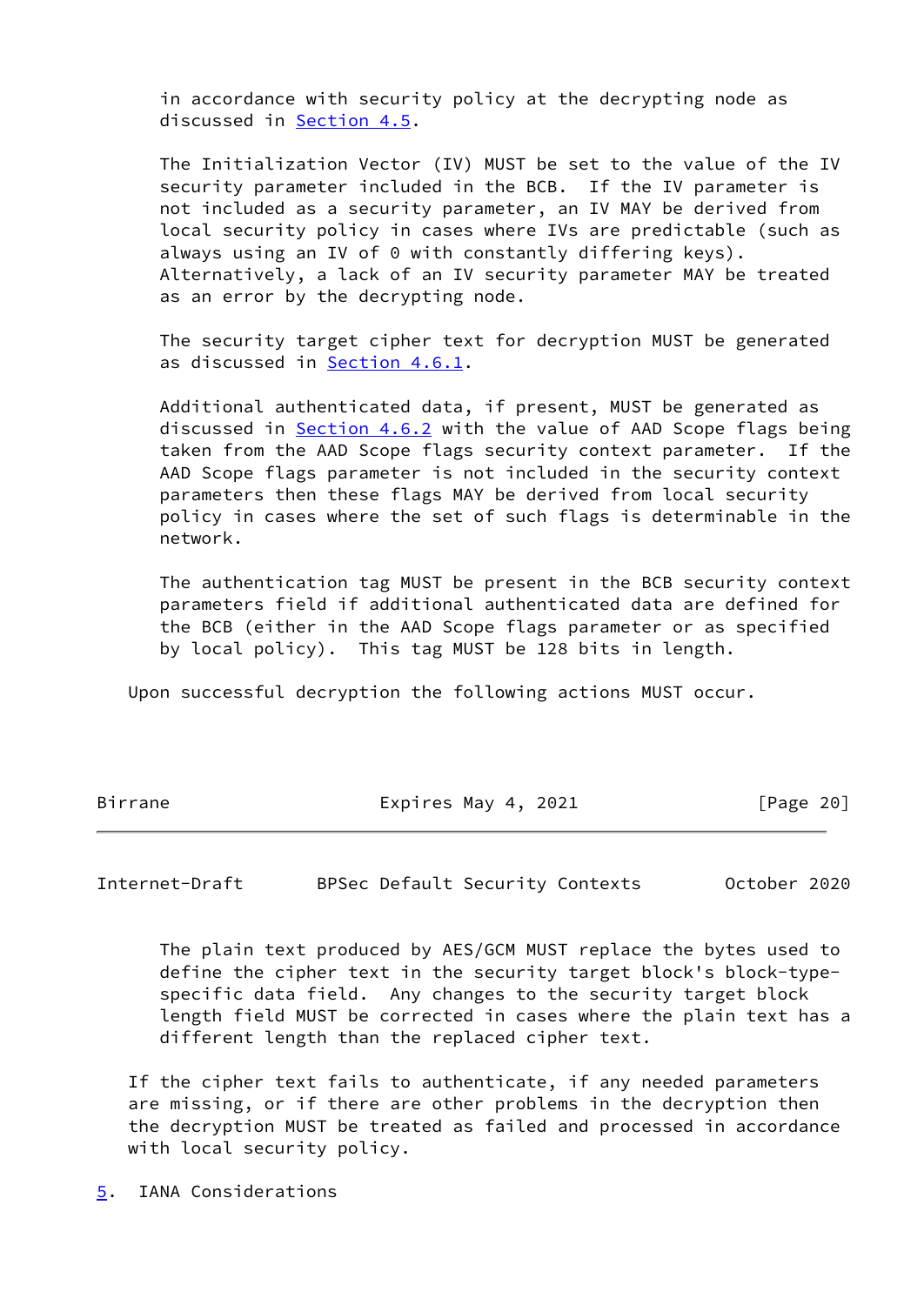## <span id="page-23-0"></span>[5.1](#page-23-0). Security Context Identifiers

 This specification allocates two security context identifiers from the "BPSec Security Context Identifier" registry defined in [\[I-D.ietf-dtn-bpsec\]](#page-23-3).

 Additional Entries for the BPSec Security Context Identifiers Registry:

|  | Value   Description   Reference                                            |  |
|--|----------------------------------------------------------------------------|--|
|  | TBA   BIB-HMAC-SHA2   This document  <br>TBA   BCB-AES-GCM   This document |  |

### Table 7

<span id="page-23-1"></span>[6](#page-23-1). Normative References

- <span id="page-23-5"></span> [AES-GCM] Dworkin, M., "NIST Special Publication 800-38D: Recommendation for Block Cipher Modes of Operation: Galois/Counter Mode (GCM) and GMAC.", November 2007.
- <span id="page-23-4"></span> [I-D.ietf-dtn-bpbis] Burleigh, S., Fall, K., and E. Birrane, "Bundle Protocol Version 7", [draft-ietf-dtn-bpbis-26](https://datatracker.ietf.org/doc/pdf/draft-ietf-dtn-bpbis-26) (work in progress), July 2020.
- <span id="page-23-3"></span> [I-D.ietf-dtn-bpsec] Birrane, E. and K. McKeever, "Bundle Protocol Security Specification", [draft-ietf-dtn-bpsec-23](https://datatracker.ietf.org/doc/pdf/draft-ietf-dtn-bpsec-23) (work in progress), October 2020.

| Birrane | Expires May 4, 2021 | [Page 21] |
|---------|---------------------|-----------|
|         |                     |           |

- <span id="page-23-2"></span>Internet-Draft BPSec Default Security Contexts October 2020
	- [RFC2104] Krawczyk, H., Bellare, M., and R. Canetti, "HMAC: Keyed- Hashing for Message Authentication", [RFC 2104](https://datatracker.ietf.org/doc/pdf/rfc2104), DOI 10.17487/RFC2104, February 1997, <[https://www.rfc-editor.org/info/rfc2104>](https://www.rfc-editor.org/info/rfc2104).